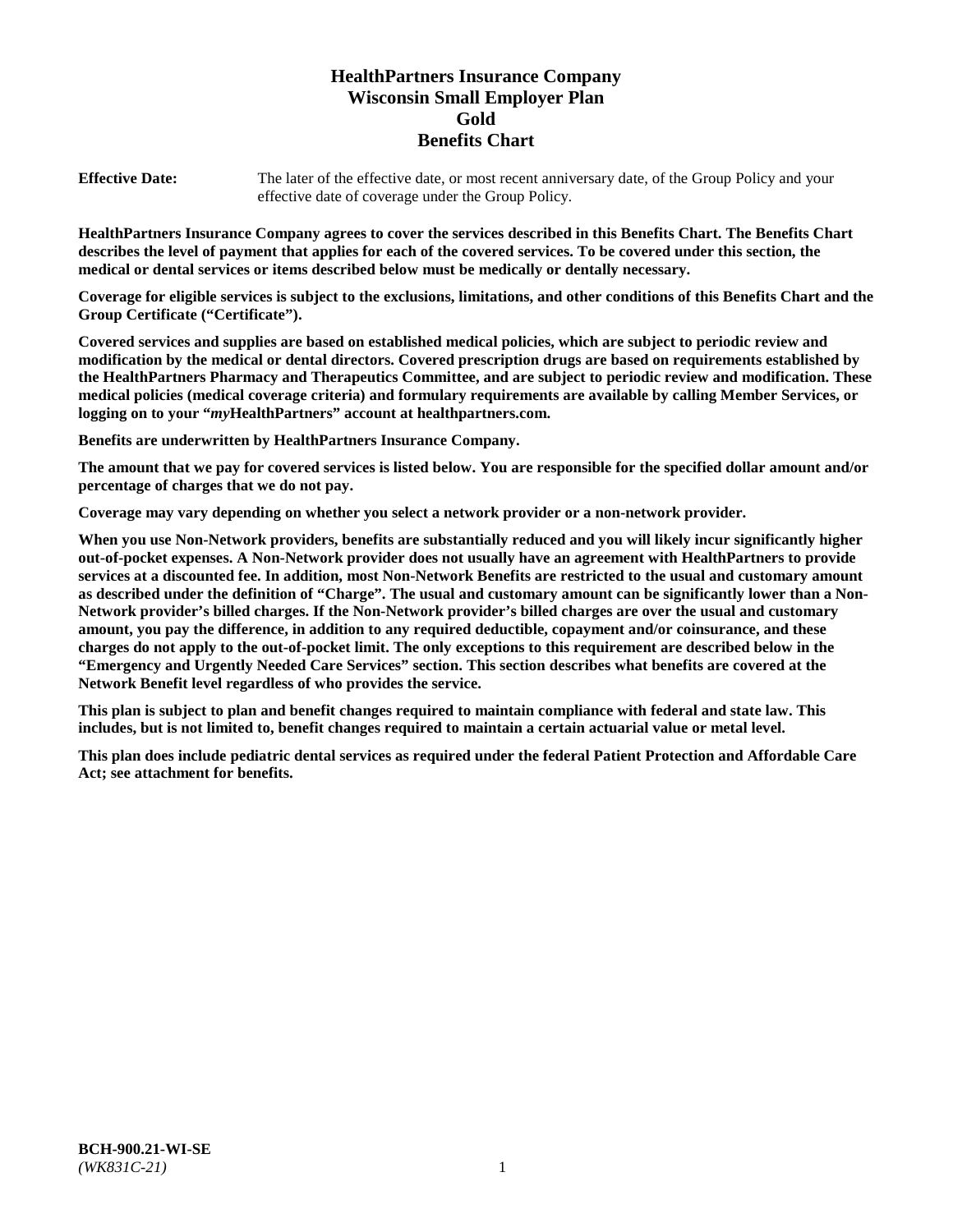# **These definitions apply to this Benefits Chart. They also apply to the Certificate.**

| <b>Biosimilar Drug:</b> | A prescription drug, approved by the Food and Drug Administration (FDA), that the FDA has<br>determined is biosimilar to and interchangeable with a biological brand name drug. Biosimilar<br>drugs are not considered generic drugs and are not covered under the generic drug benefit.                                                                                                                                                                                                                                                                                                                                                     |
|-------------------------|----------------------------------------------------------------------------------------------------------------------------------------------------------------------------------------------------------------------------------------------------------------------------------------------------------------------------------------------------------------------------------------------------------------------------------------------------------------------------------------------------------------------------------------------------------------------------------------------------------------------------------------------|
| <b>Brand Name Drug:</b> | A prescription drug, approved by the Food and Drug Administration (FDA), that is manufactured,<br>sold, or licensed for sale under a trademark by the pharmaceutical company that originally<br>researched and developed the drug. Brand name drugs have the same active-ingredient formula as<br>the generic version of the drug. However, generic drugs are manufactured and sold by other drug<br>manufacturers and are generally not available until after the patent on the brand name drug has<br>expired. A few brand name drugs may be covered at the generic drug benefit level if this is<br>indicated on the formulary.           |
| <b>Calendar Year</b>    | This is the 12-month period beginning 12:01 A.M. Central Time, on January 1, and ending 12:00<br>A.M. Central Time of the next following December 31.                                                                                                                                                                                                                                                                                                                                                                                                                                                                                        |
| <b>Charge:</b>          | For covered services delivered by a network provider, this is the provider's discounted fee for a<br>given medical/surgical service, procedure or item.                                                                                                                                                                                                                                                                                                                                                                                                                                                                                      |
|                         | For covered services delivered by non-network providers, a contracted rate may apply if such<br>arrangement is available to HealthPartners.                                                                                                                                                                                                                                                                                                                                                                                                                                                                                                  |
|                         | For the usual and customary charge for covered services delivered by non-network providers, our<br>payment is calculated using one of the following options to be determined at HealthPartners'<br>discretion: 1) a percentage of the Medicare fee schedule; 2) a comparable schedule if the service is<br>not on the Medicare fee schedule; or 3) a commercially reasonable rate for such service.                                                                                                                                                                                                                                          |
|                         | The usual and customary charge is the maximum amount allowed that we consider in the<br>calculation of the payment of charges incurred for certain covered services. You must pay for any<br>charges above the usual and customary charge, and they do not apply to the out-of-pocket limit.                                                                                                                                                                                                                                                                                                                                                 |
|                         | A charge is incurred for covered ambulatory medical and surgical services, on the date the service<br>or item is provided. A charge is incurred for covered inpatient services, on the date of admission to<br>a hospital. To be covered, a charge must be incurred on or after your effective date and on or<br>before the termination date.                                                                                                                                                                                                                                                                                                |
| Copayment/Coinsurance:  | The specified dollar amount, or percentage, of charges incurred for covered services, which we do<br>not pay, but which you must pay, each time you receive certain medical services, procedures or<br>items. Our payment for those covered services or items begins after the copayment or coinsurance<br>is satisfied. Covered services or items requiring a copayment or coinsurance are specified in this<br>Benefits Chart.                                                                                                                                                                                                             |
|                         | For services provided by a network provider:<br>An amount which is listed as a flat dollar copayment is applied to a network provider's discounted<br>charge for a given service. However, if the network provider's discounted charge for a service or<br>item is less than the flat dollar copayment, you will pay the network provider's discounted charge.<br>An amount which is listed as a percentage of charges or coinsurance is based on the network<br>provider's discounted charges, calculated at the time the claim is processed, which may include an<br>agreed upon fee schedule rate for case rate or withhold arrangements. |
|                         | For services provided by a non-network provider:<br>Any copayment or coinsurance is applied to the lesser of the provider's charges or the usual and<br>customary charge for a service.                                                                                                                                                                                                                                                                                                                                                                                                                                                      |
|                         | A copayment or coinsurance is due at the time a service is provided, or when billed by the<br>provider. The copayment or coinsurance applicable for a scheduled visit with a HealthPartners<br>network provider will be collected for each visit, late cancellation and failed appointment.                                                                                                                                                                                                                                                                                                                                                  |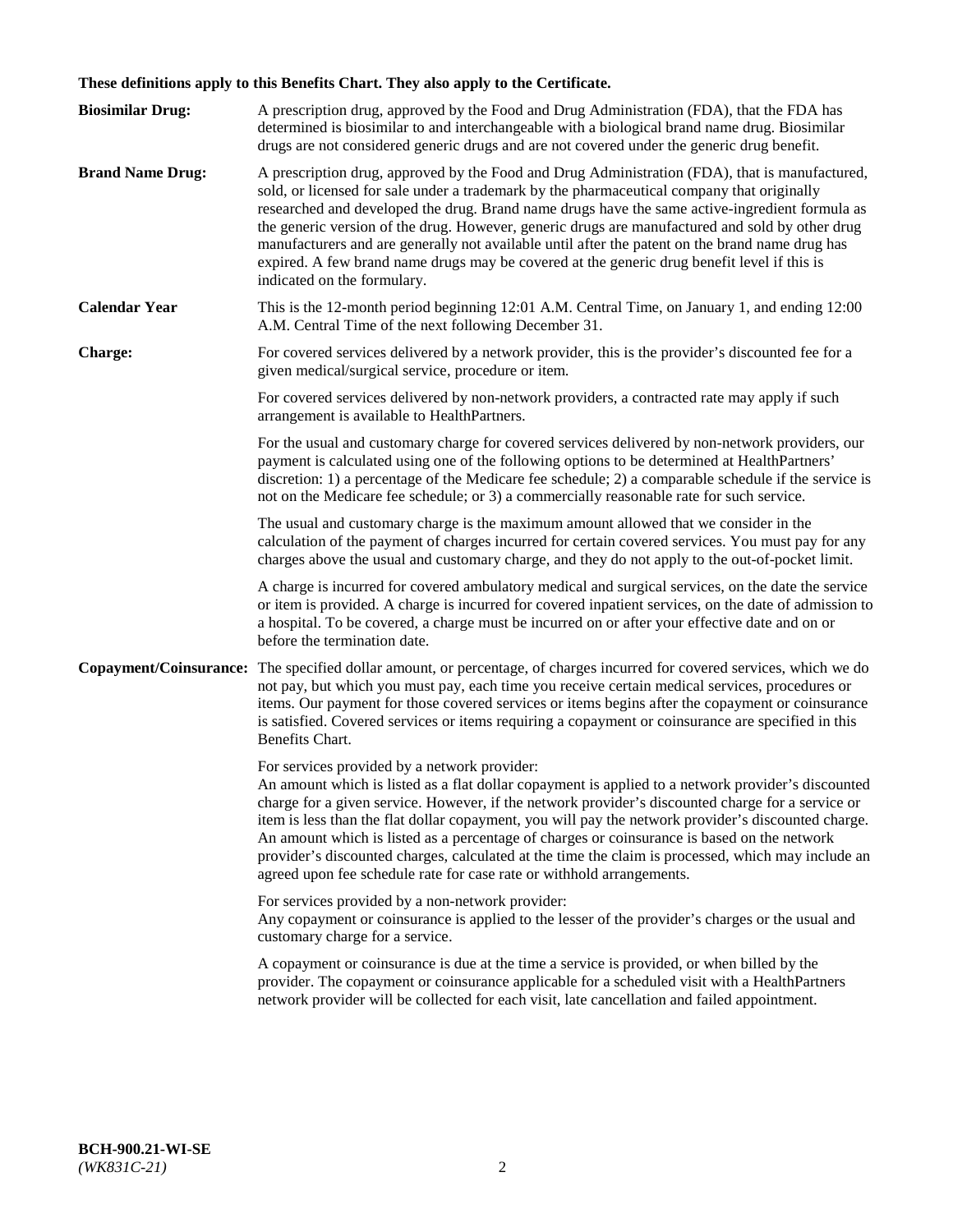| Deductible:                                | The specified dollar amount of charges incurred for covered services, which we do not pay, but an<br>enrollee or a family has to pay first in a calendar year. Our payment for those services or items<br>begins after the deductible is satisfied. For network providers, the amount of the charges that apply<br>to the deductible are based on the network provider's discounted charges, calculated at the time<br>the claim is processed, which may include an agreed upon fee schedule rate for case rate or<br>withhold arrangements. For non-network providers, the amount of charges that apply to the<br>deductible are the lesser of the provider's charges or the usual and customary charge for a service. |
|--------------------------------------------|-------------------------------------------------------------------------------------------------------------------------------------------------------------------------------------------------------------------------------------------------------------------------------------------------------------------------------------------------------------------------------------------------------------------------------------------------------------------------------------------------------------------------------------------------------------------------------------------------------------------------------------------------------------------------------------------------------------------------|
|                                            | Any amounts paid or reimbursed by a third party, including but not limited to: point of service<br>rebates, manufacturer coupons, manufacturer debits cards or other forms of direct reimbursement<br>to an Insured for a product or service, will not apply toward your deductible, to the extent<br>permitted under state and federal law.                                                                                                                                                                                                                                                                                                                                                                            |
|                                            | Your plan has an embedded deductible. This means once an Insured meets the individual<br>deductible, the plan begins paying benefits for that person. If two or more members of the family<br>meet the family deductible, the plan begins paying benefits for all members of the family,<br>regardless of whether each Insured has met the individual deductible. However, an Insured may<br>not contribute more than the individual deductible toward the family deductible.                                                                                                                                                                                                                                           |
|                                            | All services are subject to the deductible unless otherwise indicated below in this Benefits Chart.                                                                                                                                                                                                                                                                                                                                                                                                                                                                                                                                                                                                                     |
| Formulary:                                 | This is a current list, which may be revised from time to time, of prescription drugs, medications,<br>equipment and supplies covered by us as indicated in this Benefits Chart which are covered at the<br>highest benefit level. Some drugs on the formulary may require prior authorization to be covered<br>as formulary drugs. The formulary, and information on drugs that require prior authorization, are<br>available by calling Member Services, or logging on to your "myHealthPartners" account at<br>healthpartners.com.                                                                                                                                                                                   |
| <b>Generic Drug:</b>                       | A prescription drug, approved by the Food and Drug Administration (FDA), that the FDA has<br>determined is comparable to a brand name drug product in dosage form, strength, route of<br>administration, quality, intended use and documented bioequivalence. Generally, generic drugs<br>cost less than brand name drugs. Some brand name drugs may be covered at the generic drug<br>benefit level if this is indicated on the formulary.                                                                                                                                                                                                                                                                             |
| <b>Lifetime Maximum</b><br><b>Benefit:</b> | The specified coverage limit actually paid by us for services and/or charges incurred by you for any<br>given procedure or diagnosis. Payment of benefits under this Benefits Chart ceases when that lifetime<br>maximum benefit is reached. You have to pay for any subsequent charges.                                                                                                                                                                                                                                                                                                                                                                                                                                |
| <b>Non-Formulary Drug:</b>                 | This is a prescription drug, approved by the Food and Drug Administration (FDA), that is not on<br>the formulary, is medically necessary and is not investigative or experimental or otherwise<br>excluded under the Certificate.                                                                                                                                                                                                                                                                                                                                                                                                                                                                                       |
|                                            | Out-of-Pocket Expenses: You pay the specified copayments/coinsurance and deductibles applicable for particular services,<br>subject to the out-of-pocket limit described below. These amounts are in addition to the monthly<br>premium payments.                                                                                                                                                                                                                                                                                                                                                                                                                                                                       |
| <b>Out-of-Pocket Limit:</b>                | You pay the copayments/coinsurance and deductibles for covered services, to the individual or<br>family out-of-pocket limit. Thereafter we cover 100% of the charges incurred for all other covered<br>services, for the rest of the calendar year. You pay amounts greater than the out-of-pocket limit if<br>you exceed any lifetime maximum benefit or any visit or day limits.                                                                                                                                                                                                                                                                                                                                      |
|                                            | Non-Network Benefits above the usual and customary charge (see definition of charge above) do<br>not apply to the out-of-pocket limit.                                                                                                                                                                                                                                                                                                                                                                                                                                                                                                                                                                                  |
|                                            | Non-Network Benefits for transplant surgery do not apply to the out-of-pocket limit.                                                                                                                                                                                                                                                                                                                                                                                                                                                                                                                                                                                                                                    |
|                                            | Any amounts paid or reimbursed by a third party, including but not limited to: point of service<br>rebates, manufacturer coupons, manufacturer debit cards or other forms of direct reimbursement to<br>an Insured for a product or service, will not apply as an out-of-pocket expense, to the extent<br>permitted under state and federal law.                                                                                                                                                                                                                                                                                                                                                                        |
|                                            | You are responsible to keep track of the out-of-pocket expenses. Contact Member Services for<br>assistance in determining the amount paid by the enrollee for specific eligible services received.<br>Claims for reimbursement under the out-of-pocket limit provisions are subject to the same time<br>limits and provisions described under the "Claims Provisions" section of the Certificate.                                                                                                                                                                                                                                                                                                                       |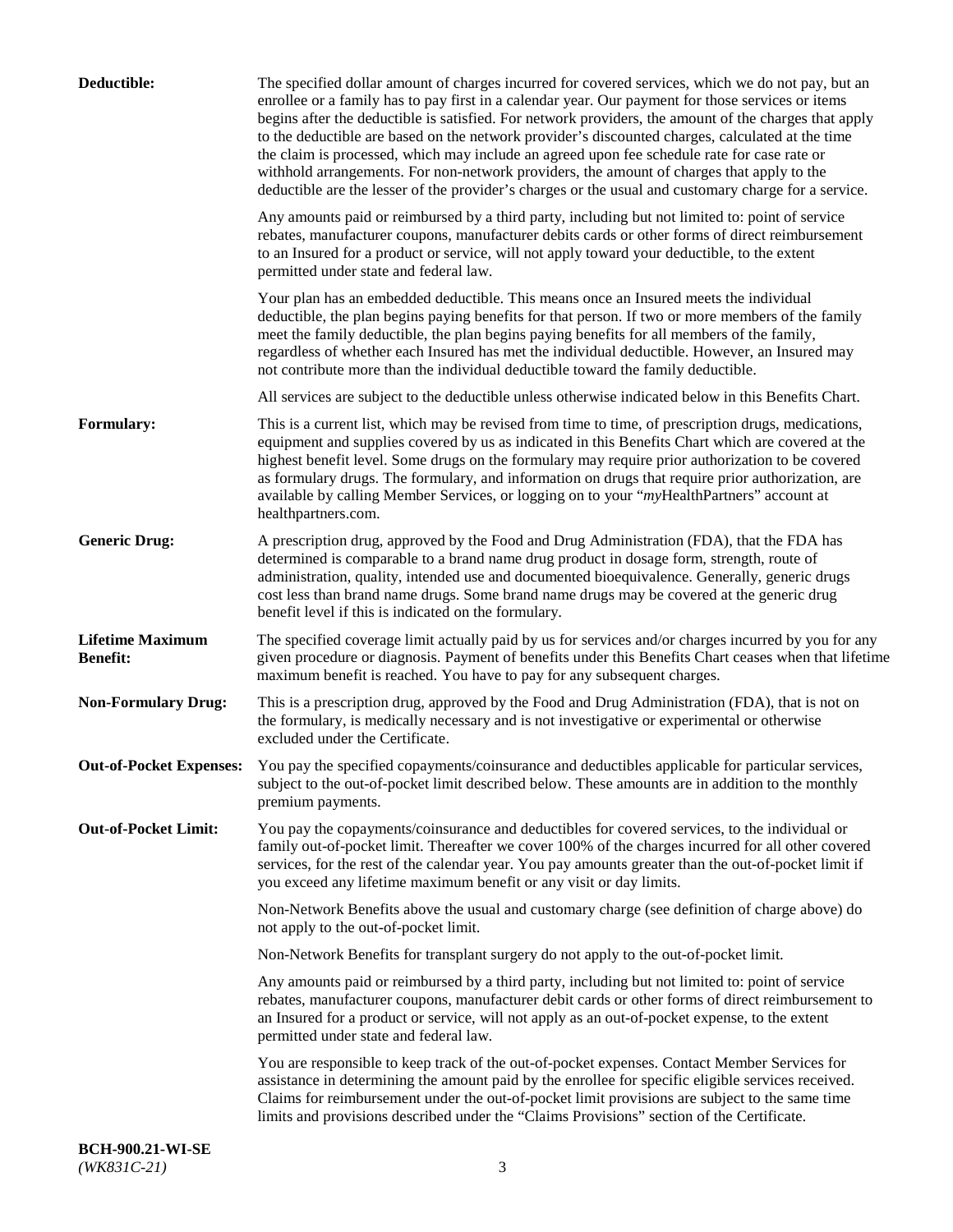**Specialty Drug List:** This is a current list, which may be revised from time to time, of prescription drugs, medications, equipment and supplies, which are typically bio-pharmaceuticals. The purpose of a specialty drug list is to facilitate enhanced monitoring of complex therapies used to treat specific conditions. Specialty drugs are covered by us as indicated in this Benefits Chart. The specialty drug list is available by calling Member Services, or logging on to your "*my*HealthPartners" account at [healthpartners.com.](http://www.healthpartners.com/) **virtuwell:** This is an online service that you may use to receive a diagnosis and treatment for certain routine conditions, such as a cold and flu, ear pain and sinus infections. You may access the virtuwell

website at [virtuwell.com.](http://www.virtuwell.com/)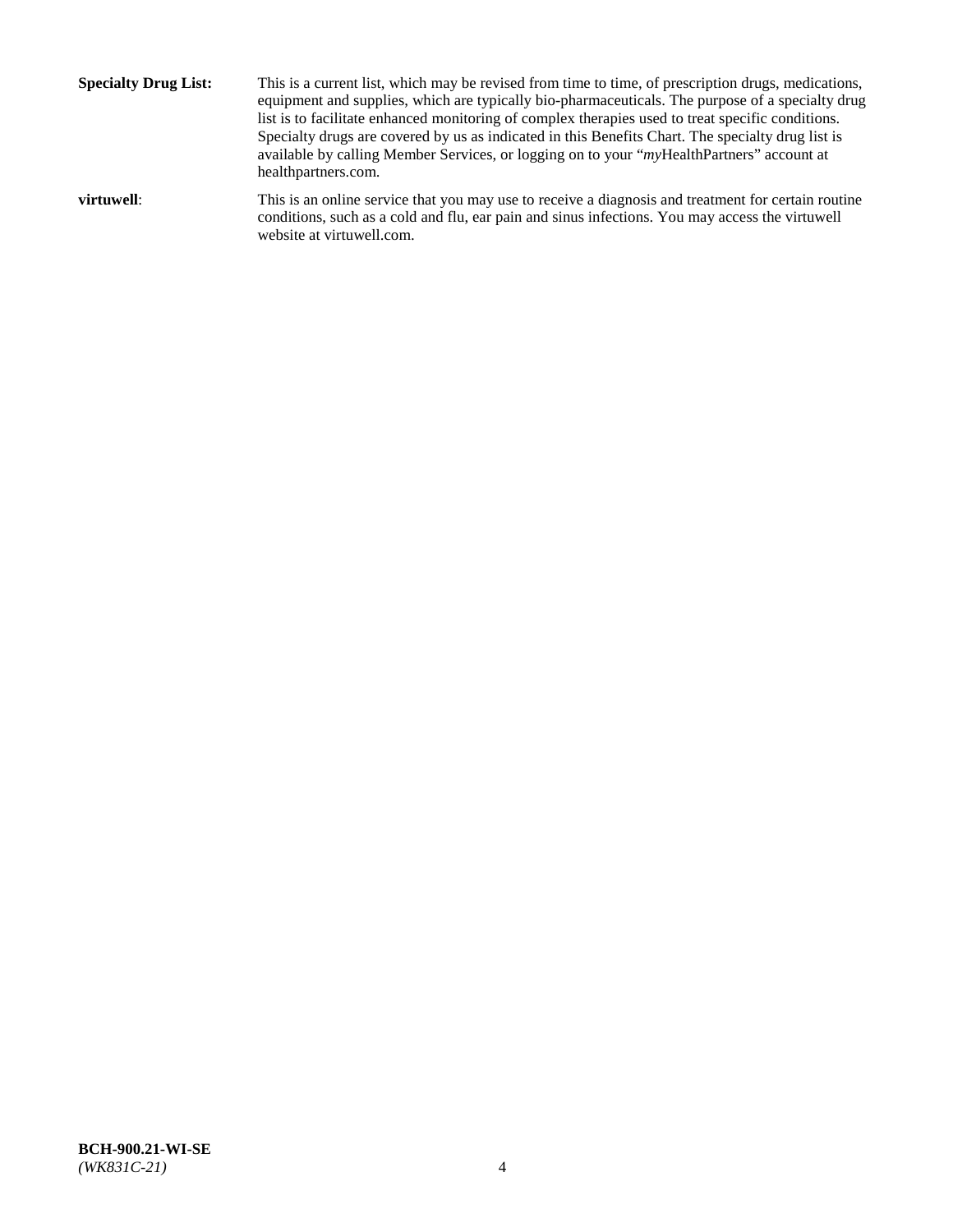# **DEDUCTIBLES AND OUT-OF-POCKET LIMITS**

#### **Individual Calendar Year Deductible**

| <b>Network Benefits</b> | <b>Non-Network Benefits</b> |
|-------------------------|-----------------------------|
| \$1,000                 | \$10,000                    |

#### **Family Calendar Year Deductible**

| <b>Network Benefits</b> | <b>Non-Network Benefits</b> |
|-------------------------|-----------------------------|
| \$3,000                 | \$20,000                    |

Separate deductibles must be satisfied under the Network Benefits and Non-Network Benefits.

Your plan has an embedded deductible. This means once an Insured meets the individual deductible, the plan begins paying benefits for that person. If two or more members of the family meet the family deductible, the plan begins paying benefits for all members of the family, regardless of whether each Insured has met the individual deductible. However, an Insured may not contribute more than the individual deductible toward the family deductible.

Any amounts paid or reimbursed by a third party, including but not limited to: point of service rebates, manufacturer coupons, manufacturer debits cards or other forms of direct reimbursement to an Insured for a product or service, will not apply toward your deductible, to the extent permitted under state and federal law.

#### **Individual Calendar Year Out-of-Pocket Limit**

| <b>Network Benefits</b> | <b>Non-Network Benefits</b> |
|-------------------------|-----------------------------|
| \$6,500                 | \$30,000                    |

#### **Family Calendar Year Out-of-Pocket Limit**

| <b>Network Benefits</b> | Non-Network Benefits |
|-------------------------|----------------------|
| \$13,000                | \$60,000             |

Separate Out-of-Pocket Limits must be satisfied under Network Benefits and Non-Network Benefits.

Non-Network Benefits above the usual and customary charge will not apply to the individual or family Out-of-Pocket Limit.

Non-Network Benefits for transplant surgery do not apply to the Out-of-Pocket Limit.

Any amounts paid or reimbursed by a third party, including but not limited to: point of service rebates, manufacturer coupons, manufacturer debit cards or other forms of direct reimbursement to an Insured for a product or service, will not apply as an out-of-pocket expense, to the extent permitted under state and federal law.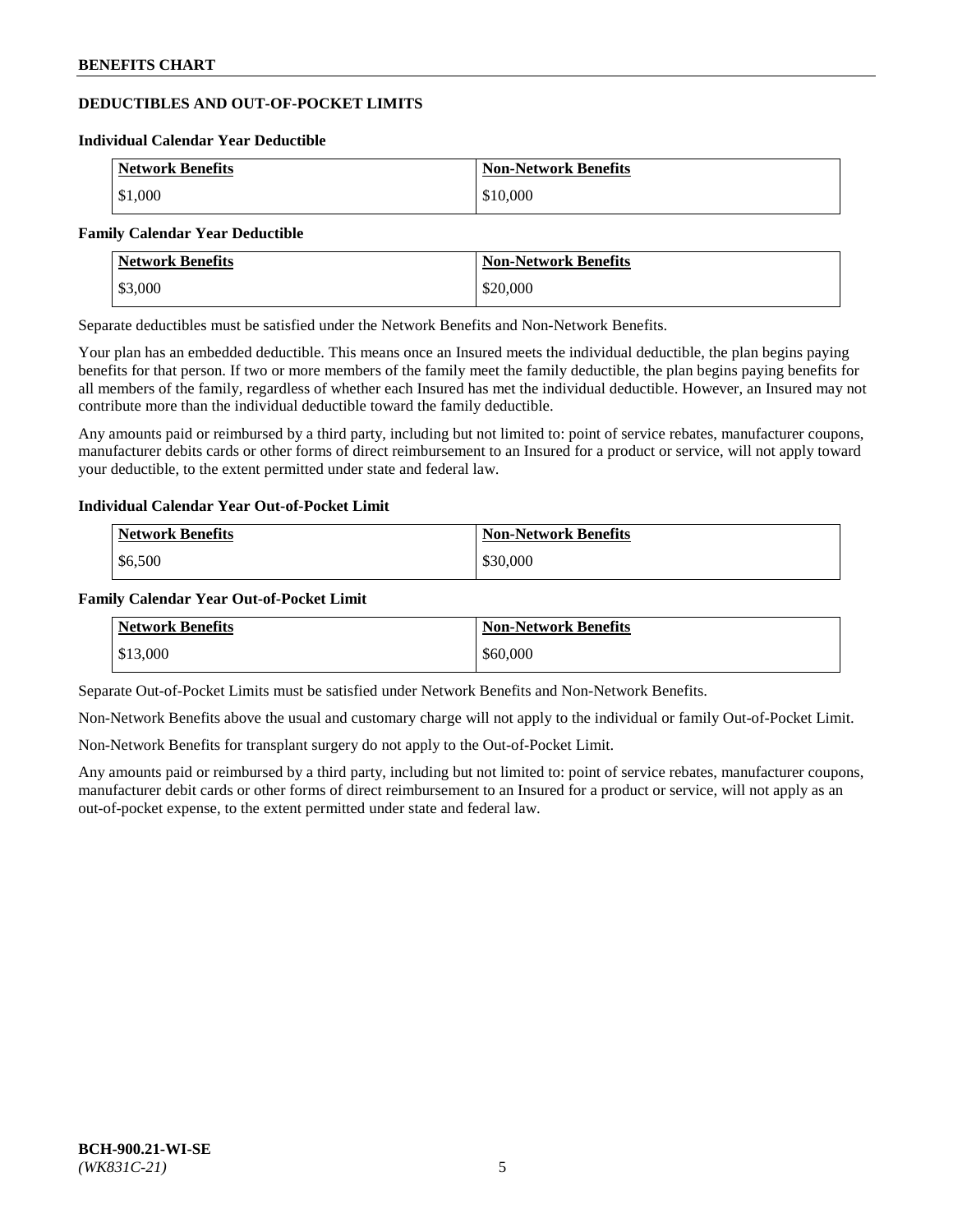# **AMBULANCE AND MEDICAL TRANSPORTATION**

### **Covered Services:**

We cover ambulance and medical transportation for medical emergencies and as shown below.

We also cover medically necessary, non-emergency transportation if it meets our medical coverage criteria. Covered services and supplies are based on established medical policies, which are subject to periodic review and modification by the medical directors. These medical policies (medical coverage criteria) and applicable prior authorization requirements are available by calling Member Services, or logging on to your "*my*HealthPartners" account a[t healthpartners.com.](https://www.healthpartners.com/hp/index.html)

### **Ambulance and Medical Transportation (other than non-emergency fixed wing air ambulance transportation)**

| <b>Network Benefits</b>      | <b>Non-Network Benefits</b> |
|------------------------------|-----------------------------|
| 70% of the charges incurred. | See Network Benefits.       |

### **Non-Emergency Fixed Wing Air Ambulance Transportation**

| <b>Network Benefits</b>      | <b>Non-Network Benefits</b>  |
|------------------------------|------------------------------|
| 70% of the charges incurred. | 50% of the charges incurred. |

### **Not Covered:**

See "Services Not Covered" in the Certificate.

# **AUTISM TREATMENT**

### **Covered Services:**

Your network provider will coordinate the prior authorization process for any autism treatment services. You may call Member Services at 952-883-5000 or toll-free at 1-800-883-2177 if you have any questions or concerns regarding the authorization process.

Please call Member Services at 952-883-5000 or toll-free at 1-800-883-2177 to request authorization for autism treatment services from a non-network provider.

We cover prior authorized evidence-based intensive-level and nonintensive-level treatment of autism spectrum disorders (autism disorder, Asperger's syndrome or pervasive development disorder not otherwise specified).

Covered services are based on established medical policies, which are subject to periodic review and modification by the medical or dental directors. These medical policies (medical coverage criteria) are available by calling Member Services, or logging on to your "*my*HealthPartners" account at [healthpartners.com.](https://www.healthpartners.com/hp/index.html)

**Intensive-Level Services** for children diagnosed with autism spectrum disorders. Intensive-level services must begin on or after two years of age and end before nine years of age. Intensive-level services, on average, are services provided for more than 20 hours of treatment per week. (The average number of hours a week is calculated over a six-month period.)

| Network Benefits                         | <b>Non-Network Benefits</b>              |
|------------------------------------------|------------------------------------------|
| 70% of the charges incurred.             | 50% of the charges incurred.             |
| Limited to 235 visits per calendar year. | Limited to 235 visits per calendar year. |

The maximum number of visits is combined for Network Benefits and Non-Network Benefits.

### **Intensive-Level Services Lifetime Maximum Benefit**

| <b>Network Benefits</b>                                              | <b>Non-Network Benefits</b>                                          |
|----------------------------------------------------------------------|----------------------------------------------------------------------|
| 4 years of cumulative services under this plan or any<br>other plan. | 4 years of cumulative services under this plan or any<br>other plan. |

The Lifetime Maximum Benefit is combined for Network Benefits and Non-Network Benefits.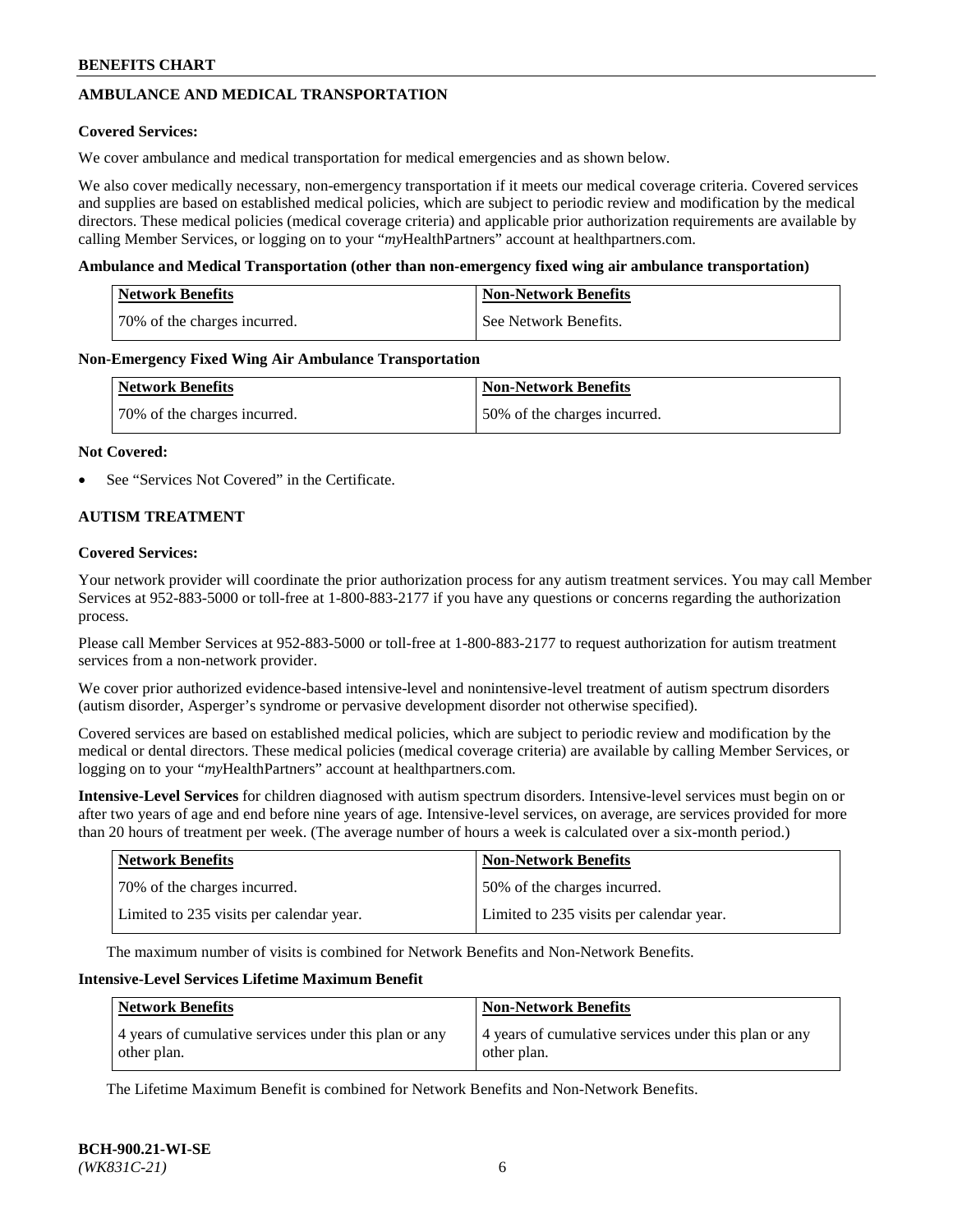### **Nonintensive-Level Services** for Insureds diagnosed with autism spectrum disorders

| <b>Network Benefits</b>                  | <b>Non-Network Benefits</b>              |
|------------------------------------------|------------------------------------------|
| 70% of the charges incurred.             | 50% of the charges incurred.             |
| Limited to 120 visits per calendar year. | Limited to 120 visits per calendar year. |

The maximum number of visits is combined for Network Benefits and Non-Network Benefits.

### **Not Covered:**

See "Services Not Covered" in the Certificate.

# **BEHAVIORAL HEALTH SERVICES**

### **Covered Services:**

Covered services are based on established medical policies, which are subject to periodic review and modification by the medical directors. These medical policies (medical coverage criteria) are available by calling Member Services, or logging on to your "*my*HealthPartners" account at [healthpartners.com.](https://www.healthpartners.com/hp/index.html)

**Transitional Treatment Services.** These are services for the treatment of nervous or mental disorders, alcoholism or other drug abuse problems which are provided to an Insured in a less restrictive manner than are inpatient hospital services but in a more intensive manner than are outpatient services. Transitional treatment services are services offered by a provider, and certified by the Wisconsin Department of Health Services for each of the following (except the last bulleted item):

- Mental health services for covered adults in a day treatment program.
- Mental health services for covered children in a day hospital treatment program.
- Services for persons with chronic mental illness provided through a community support program.
- Residential treatment programs for alcohol and/or drug dependent covered persons.
- Alcohol and Other Drug Abuse (AODA) services in, a day treatment program.
- Services for persons who are experiencing a mental health crisis or who are in a situation likely to turn into a mental health crisis if support is not provided.
- Intensive outpatient programs for the treatment of psychoactive substance use disorders provided in accordance with the patient placement criteria of the American Society of Addiction Medicine.

#### **Mental Health Services**

We cover services for mental health diagnoses as described in the Diagnostic and Statistical Manual of Mental Disorders – Fifth Edition (DSM 5) (most recent edition) that lead to significant disruption of function in your life.

We provide coverage for mental health treatment ordered by a Wisconsin court under a valid court order that is issued on the basis of a behavioral care evaluation performed by a licensed psychiatrist or doctoral level licensed psychologist, which includes a diagnosis and an individual treatment plan for care in the most appropriate, least restrictive environment. We must be given a copy of the court order and the behavioral care evaluation, and the service must be a covered benefit under this plan, and the service must be provided by a network provider, or other provider as required by law.

**Outpatient Services:** We cover medically necessary outpatient professional mental health services for evaluation, crisis intervention, and treatment of mental health disorders.

A comprehensive diagnostic assessment will be made of each patient as the basis for a determination by a mental health professional, concerning the appropriate treatment and the extent of services required.

Outpatient services we cover for a diagnosed mental health condition include the following:

- Individual, group, family and multi-family therapy.
- Medication management provided by a physician, certified nurse practitioner, or physician's assistant.
- Psychological testing services for the purposes of determining the differential diagnoses and treatment planning for patients currently receiving behavioral health services.
- Partial hospitalization services in a licensed hospital or community mental health center.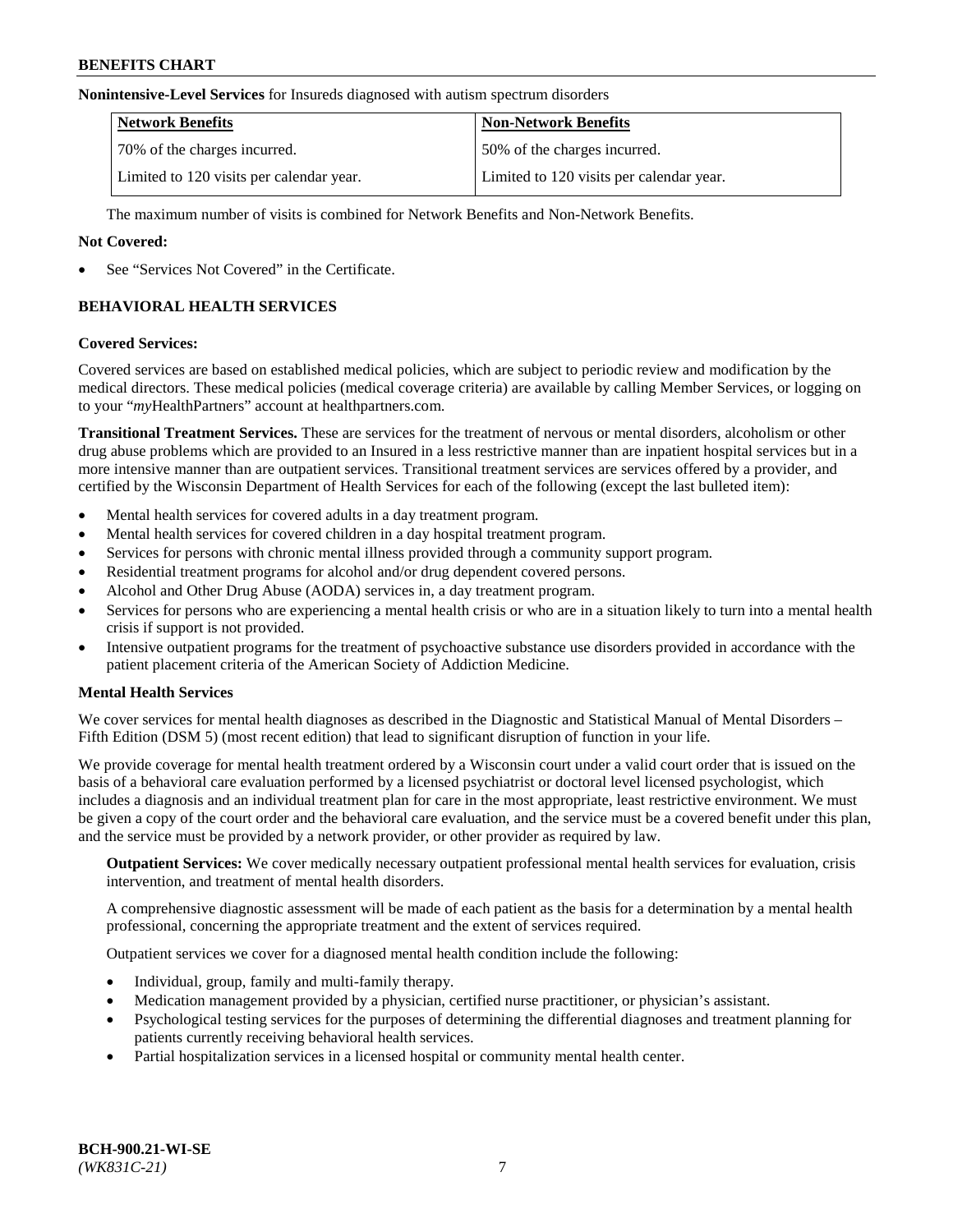- Psychotherapy and nursing services provided in the home if authorized by us.
- Treatment of gender dysphoria that meets medical coverage criteria.

| <b>Network Benefits</b>                                                                                                                                                                                                                                                            | <b>Non-Network Benefits</b>  |
|------------------------------------------------------------------------------------------------------------------------------------------------------------------------------------------------------------------------------------------------------------------------------------|------------------------------|
| 70% of the charges incurred.                                                                                                                                                                                                                                                       | 50% of the charges incurred. |
| <b>First Three Visits</b>                                                                                                                                                                                                                                                          |                              |
| The first three mental health and substance abuse<br>treatment visits, urgent care visits, office visits,<br>convenience clinic visits, telephone visits and e-visits<br>(other than virtuwell) combined in a calendar year are<br>covered at 100%, not subject to the deductible. |                              |
| Physician services are included; however, charges for<br>day treatment services, group visits, office procedures,<br>laboratory, radiology and other ancillary services are<br>not included and will be subject to the deductible and<br>coinsurance and/or copayment.             |                              |

# **Group Therapy**

| Network Benefits             | Non-Network Benefits         |
|------------------------------|------------------------------|
| 70% of the charges incurred. | 50% of the charges incurred. |

**Inpatient Services:** We cover medically necessary inpatient services in a hospital or licensed residential treatment facility and professional services for treatment of mental health disorders. Medical stabilization is covered under inpatient hospital services in the "Hospital and Skilled Nursing Facility Services" section.

We cover residential care for the treatment of eating disorders in a licensed facility, as an alternative to inpatient care, when it is medically necessary and your physician obtains authorization from us.

| Network Benefits             | <b>Non-Network Benefits</b>  |
|------------------------------|------------------------------|
| 70% of the charges incurred. | 50% of the charges incurred. |

**Transitional Treatment Services:** We cover transitional treatment services described above for treatment of mental and nervous disorders.

| Network Benefits             | Non-Network Benefits         |
|------------------------------|------------------------------|
| 70% of the charges incurred. | 50% of the charges incurred. |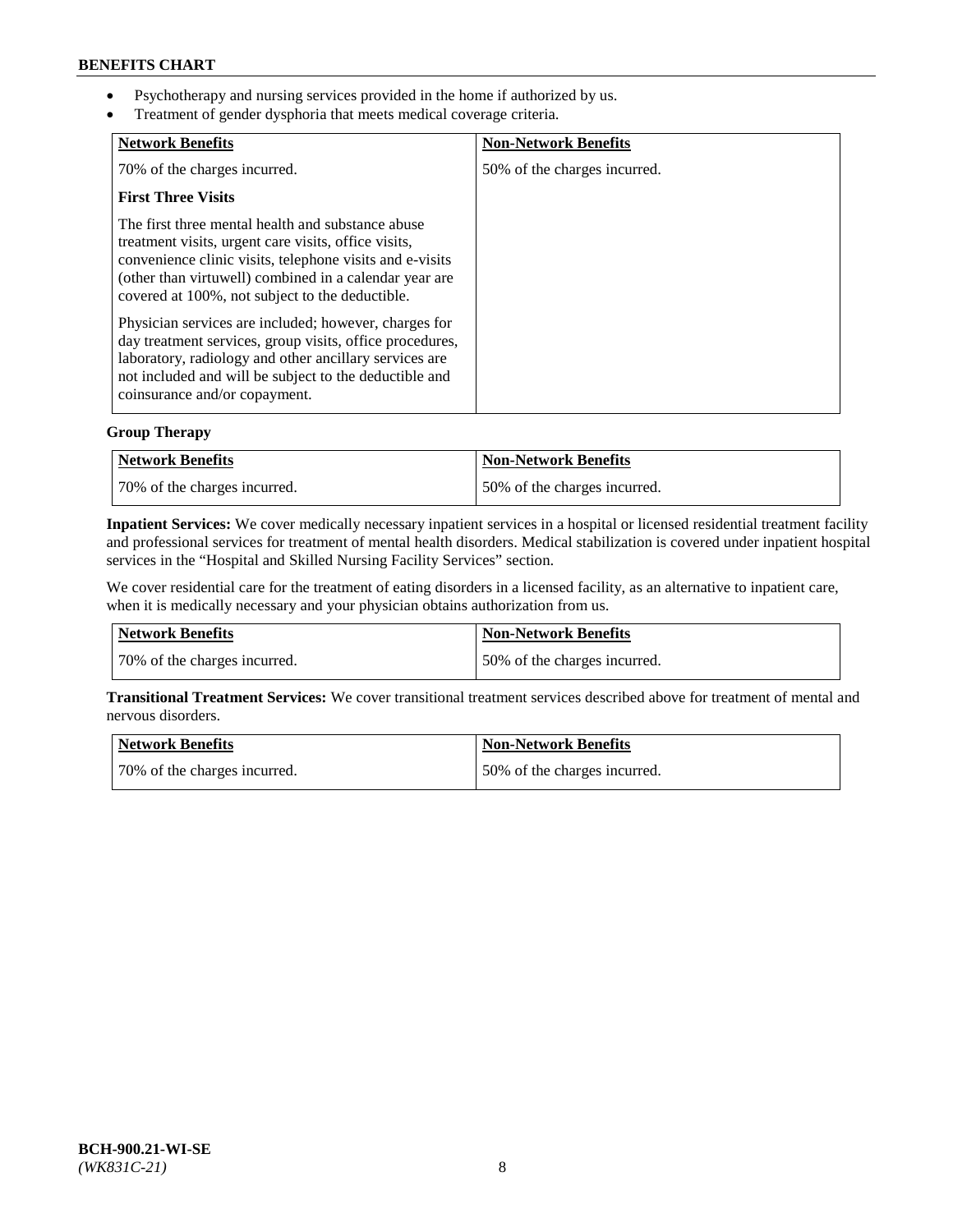# **Substance Abuse Treatment Services**

We cover medically necessary services for assessments by a licensed alcohol and drug counselor and treatment of Substance Related Disorders as defined in the latest edition of the DSM 5.

**Outpatient Services:** We cover medically necessary outpatient professional services for diagnosis and treatment of alcoholism and other drug abuse problems. Substance abuse treatment services must be provided by a program licensed by the local Department of Health Services. Outpatient services we cover for a diagnosed substance abuse disorder include the following:

- Individual, group, family, and multi-family therapy provided in an office setting.
- We cover opiate replacement therapy including methadone and buprenorphine treatment.

| <b>Network Benefits</b>                                                                                                                                                                                                                                                            | <b>Non-Network Benefits</b>  |
|------------------------------------------------------------------------------------------------------------------------------------------------------------------------------------------------------------------------------------------------------------------------------------|------------------------------|
| 70% of the charges incurred.                                                                                                                                                                                                                                                       | 50% of the charges incurred. |
| <b>First Three Visits</b>                                                                                                                                                                                                                                                          |                              |
| The first three mental health and substance abuse<br>treatment visits, urgent care visits, office visits,<br>convenience clinic visits, telephone visits and e-visits<br>(other than virtuwell) combined in a calendar year are<br>covered at 100%, not subject to the deductible. |                              |
| Physician services are included; however, charges for<br>day treatment services, group visits, office procedures,<br>laboratory, radiology and other ancillary services are<br>not included and will be subject to the deductible and<br>coinsurance and/or copayment.             |                              |

**Inpatient Services:** We cover medically necessary inpatient services in a hospital or a licensed residential primary treatment center.

We cover services provided in a hospital that is licensed by the local state and accredited by Medicare.

**Detoxification Services.** We cover detoxification services in a hospital or community detoxification facility if it is licensed by the local Department of Health Services.

| Network Benefits             | <b>Non-Network Benefits</b>  |
|------------------------------|------------------------------|
| 70% of the charges incurred. | 50% of the charges incurred. |

**Transitional Treatment Services:** We cover transitional treatment services described above for treatment of alcoholism or other drug abuse problems.

| <b>Network Benefits</b>      | Non-Network Benefits         |
|------------------------------|------------------------------|
| 70% of the charges incurred. | 50% of the charges incurred. |

**Additional Mental Health and Substance Abuse Treatment Benefits for a Dependent Child Who is a Student:** If a dependent child is a student in a school and that school is located in Wisconsin, but outside of our service area, we cover services as required under Wisconsin Statute 609.655.

| Network Benefits             | <b>Non-Network Benefits</b>  |
|------------------------------|------------------------------|
| 70% of the charges incurred. | 50% of the charges incurred. |

# **Not Covered:**

See "Services Not Covered" in the Certificate.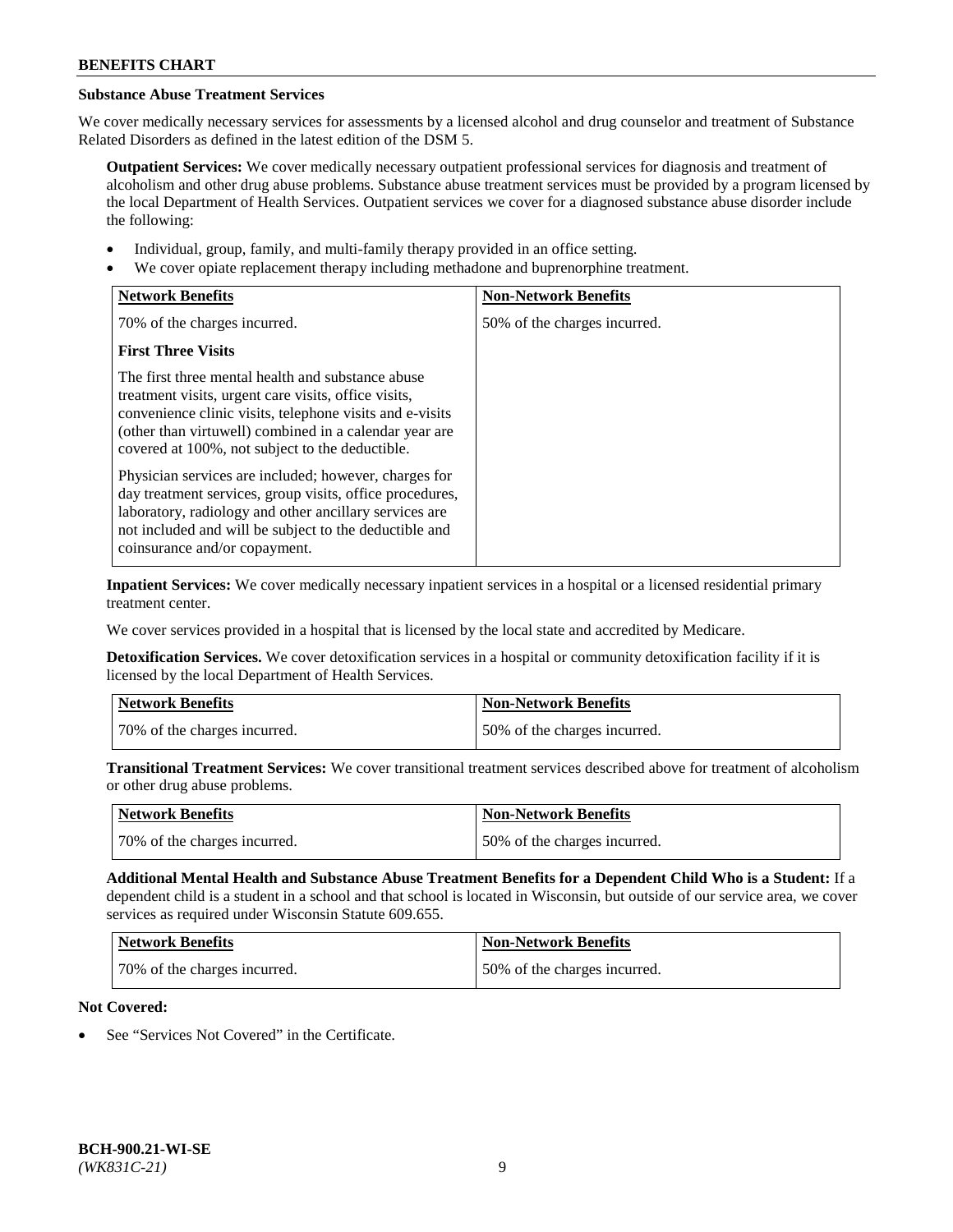# **CHIROPRACTIC SERVICES**

### **Covered Services:**

We cover chiropractic services for rehabilitative care. Chiropractic services are adjustments to any abnormal articulations of the human body, especially those of the spinal column, for the purpose of giving freedom of action to impinged nerves that may cause pain or deranged function.

Massage therapy which is performed in conjunction with other treatment/modalities by a chiropractor, is part of a prescribed treatment plan and is not billed separately is covered

| <b>Network Benefits</b>      | <b>Non-Network Benefits</b>  |
|------------------------------|------------------------------|
| 70% of the charges incurred. | 50% of the charges incurred. |

#### **Not Covered:**

- Massage therapy for the purpose of comfort or convenience of the Insured.
- See "Services Not Covered" in the Certificate.

# **CLINICAL TRIALS**

# **Covered Services:**

We cover certain routine services if you participate in a Phase I, Phase II, Phase III or Phase IV approved clinical trial that is conducted in relation to the prevention, detection, or treatment of cancer or other life-threatening disease or condition as defined in the Affordable Care Act. Approved clinical trials include (1) federally funded trials when the study or investigation is approved or funded by any of the federal agencies defined in the Public Health Services Act, section 2709 (d) (1) (A); (2) the study or investigation is conducted under an investigational new drug application reviewed by the Food and Drug Administration; and (3) the study or investigation is a drug trial that is exempt from having such an investigational new drug application. We cover routine patient costs for services that would be eligible under the Certificate and this Benefits Chart if the service were provided outside of a clinical trial.

| <b>Network Benefits</b>                                 | <b>Non-Network Benefits</b>                           |
|---------------------------------------------------------|-------------------------------------------------------|
| Coverage level is same as corresponding Network         | Coverage level is same as corresponding               |
| Benefits, depending on type of service provided such as | Non-Network Benefits, depending on type of service    |
| Office Visits for Illness or Injury, Inpatient or       | provided such as Office Visits for Illness or Injury, |
| <b>Outpatient Hospital Services.</b>                    | Inpatient or Outpatient Hospital Services.            |

# **Not Covered:**

- The investigative or experimental item, device or service itself.
- Items or services that are provided solely to satisfy data collection and analysis needs and that are not used in the direct clinical management of the patient.
- A service that is clearly inconsistent with widely accepted and established standards of care for a particular diagnosis.
- See "Services Not Covered" in the Certificate.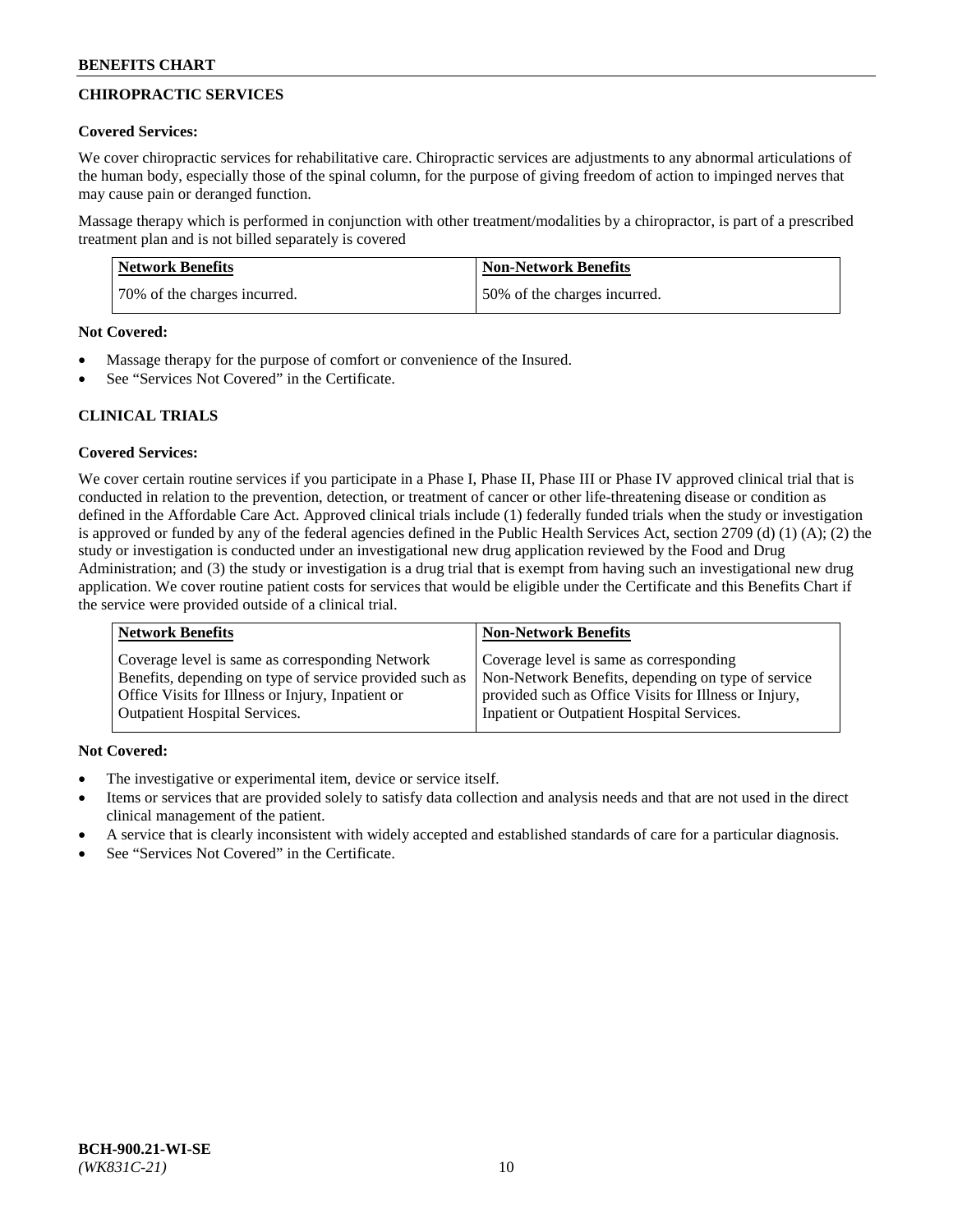# **DENTAL SERVICES**

# **Covered Services:**

We cover services as described below.

**Accidental Dental Services:** We cover dentally necessary services to treat and restore damage done to sound, natural, unrestored teeth as a result of an accidental injury. Coverage is for damage caused by external trauma to face and mouth only, not for cracked or broken teeth, which result from biting or chewing. We cover restorations, root canals, crowns and replacement of teeth lost that are directly related to the accident in which the Insured was involved. We cover initial exam, x-rays and palliative treatment including extractions, and other oral surgical procedures directly related to the accident. Subsequent treatment must be initiated within the policies time-frame and must be directly related to the accident. We do not cover restoration and replacement of teeth that are not "sound and natural" at the time of the accident.

Full mouth rehabilitations to correct occlusion (bite) and malocclusion (misaligned teeth not due to the accident) are not covered.

When an implant-supported dental prosthetic treatment is pursued, the accidental dental benefit will be applied to the prosthetic procedure. Benefits are limited to the amount that would be paid toward the placement of a removable dental prosthetic appliance that could be used in the absence of implant treatment. Care must be provided or pre-authorized by a HealthPartners dentist.

| Network Benefits             | <b>Non-Network Benefits</b>  |
|------------------------------|------------------------------|
| 70% of the charges incurred. | 50% of the charges incurred. |

For all accidental dental services, treatment and/or restoration must be initiated within six months of the date of the injury. Coverage is limited to the initial course of treatment and/or initial restoration. Services must be provided within 24 months of the date of injury to be covered.

### **Medical Referral Dental Services**

**Medically Necessary Outpatient Dental Services:** We cover medically necessary outpatient dental services. Coverage is limited to dental services required for treatment of an underlying medical condition, e.g., removal of teeth to complete radiation treatment for cancer of the jaw, cysts and lesions.

| <b>Network Benefits</b>      | <b>Non-Network Benefits</b>  |
|------------------------------|------------------------------|
| 70% of the charges incurred. | 50% of the charges incurred. |

**Medically Necessary Hospitalization and Anesthesia for Dental Care:** We cover medically necessary hospitalization for dental care. This is limited to charges incurred by an Insured who: (1) is a child under age  $5$ ; (2) is severely disabled; (3) has a medical condition, and requires hospitalization or general anesthesia for dental care treatment; or (4) is a child between ages 5 and 12 and care in dental offices has been attempted unsuccessfully and usual methods of behavior modification have not been successful, or when extensive amounts of restorative care, exceeding four appointments, are required. Coverage is limited to facility and anesthesia charges. Oral surgeon/dentist professional fees are not covered. The following are examples, though not all-inclusive, of medical conditions which may require hospitalization for dental services: severe asthma, severe airway obstruction or hemophilia. Hospitalization required due to the behavior of the Insured or due to the extent of the dental procedure is not covered.

| Network Benefits             | <b>Non-Network Benefits</b>  |
|------------------------------|------------------------------|
| 70% of the charges incurred. | 50% of the charges incurred. |

**Medical Complications of Dental Care:** We cover medical complications of dental care. Treatment must be medically necessary care and related to medical complications of non-covered dental care, including complications of the head, neck, or substructures.

| Network Benefits             | <b>Non-Network Benefits</b>  |
|------------------------------|------------------------------|
| 70% of the charges incurred. | 50% of the charges incurred. |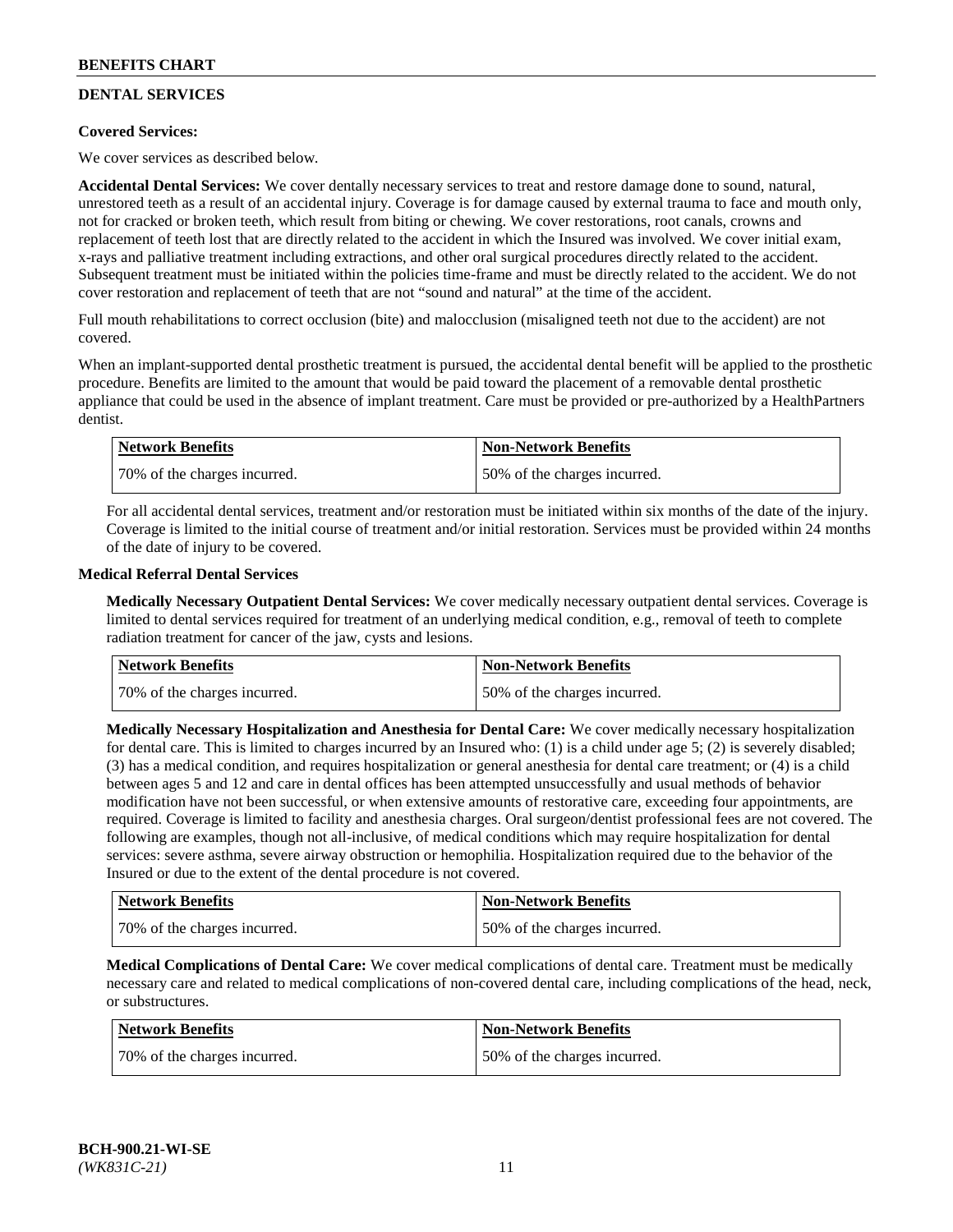**Oral Surgery:** We cover oral surgery. Coverage is limited to treatment of medical conditions requiring oral surgery, such as treatment of oral neoplasm, non-dental cysts, fracture of the jaws, trauma of the mouth and jaws, and any other oral surgery procedures provided as medically necessary dental services.

| <b>Network Benefits</b>      | <b>Non-Network Benefits</b>  |
|------------------------------|------------------------------|
| 70% of the charges incurred. | 50% of the charges incurred. |

**Treatment of Cleft Lip and Cleft Palate:** We cover treatment of cleft lip and cleft palate of a dependent child, including orthodontic treatment and oral surgery directly related to the cleft. Dental services which are not required for the treatment of cleft lip or cleft palate are not covered. If a dependent child covered under the Certificate and Benefits Chart is also covered under a dental plan which includes orthodontic services, that dental plan shall be considered primary for the necessary orthodontic services. Oral appliances are subject to the same copayment, conditions and limitations as durable medical equipment.

| <b>Network Benefits</b>                               | <b>Non-Network Benefits</b>                            |
|-------------------------------------------------------|--------------------------------------------------------|
| Coverage level is same as corresponding Network       | Coverage level is same as corresponding                |
| Benefits, depending on type of service provided, such | Non-Network Benefits, depending on type of service     |
| as Office Visits for Illness or Injury, Inpatient or  | provided, such as Office Visits for Illness or Injury, |
| Outpatient Hospital Services.                         | Inpatient or Outpatient Hospital Services.             |

**Treatment of Temporomandibular Disorder (TMD) and Craniomandibular Disorder (CMD):** We cover diagnostic procedures, surgical treatment and non-surgical treatment (including intraoral splint therapy devices) for temporomandibular disorder (TMD) and craniomandibular disorder (CMD), which is medically necessary care. Dental services which are not required to directly treat TMD or CMD are not covered.

| <b>Network Benefits</b>      | <b>Non-Network Benefits</b>  |
|------------------------------|------------------------------|
| 70% of the charges incurred. | 50% of the charges incurred. |

### **Not Covered:**

- Dental treatment, procedures or services not listed in this Benefits Chart.
- Accident-related dental services if treatment is: (1) provided to teeth which are not sound and natural; (2) to teeth which have been restored; (3) initiated beyond six months from the date of the injury; (4) received beyond the initial treatment or restoration; or (5) received beyond 24 months from the date of injury.
- Oral surgery to remove wisdom teeth.
- Orthognathic treatment or procedures and all related services.
- See "Services Not Covered" in the Certificate.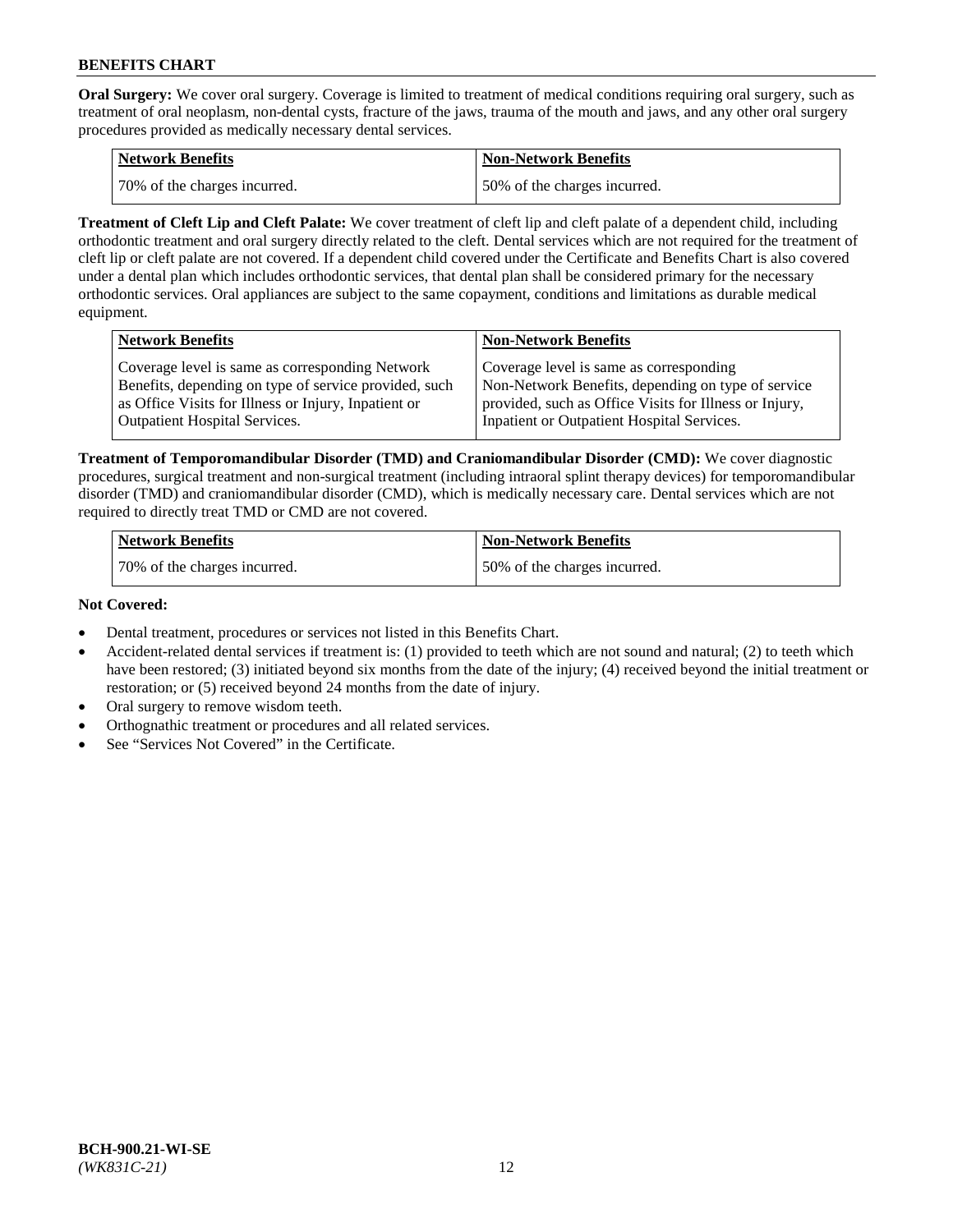# **DIAGNOSTIC IMAGING SERVICES**

### **Covered Services:**

We cover diagnostic imaging, when ordered by a provider and provided in a clinic or outpatient hospital facility.

For Network Benefits, non-emergent, scheduled outpatient Magnetic Resonance Imaging (MRI) and Computed Tomography (CT) must be provided at a designated facility. Your physician or facility will obtain or verify prior authorization for these services, as needed.

We cover services provided in a clinic or outpatient hospital facility. To see the benefit level for inpatient hospital or skilled nursing facility services, see benefits under "Inpatient Hospital and Skilled Nursing Facility Services".

### **Outpatient Magnetic Resonance Imaging (MRI) and Computed Tomography (CT)**

| <b>Network Benefits</b>      | <b>Non-Network Benefits</b>  |
|------------------------------|------------------------------|
| 70% of the charges incurred. | 50% of the charges incurred. |

### **All Other Outpatient Diagnostic Imaging Services**

#### **Services for Illness or Injury**

| Network Benefits             | <b>Non-Network Benefits</b>  |
|------------------------------|------------------------------|
| 70% of the charges incurred. | 50% of the charges incurred. |

### **Preventive Services (MRI/CT procedures are not considered preventive)**

Diagnostic imaging services associated with preventive services are covered at the benefit level shown in the "Preventive Services" section of this Benefits Chart.

### **Not Covered:**

See "Services Not Covered" in the Certificate.

# **DURABLE MEDICAL EQUIPMENT, PROSTHETICS, ORTHOTICS AND SUPPLIES**

#### **Covered Services:**

We cover equipment and services, as described below.

We cover durable medical equipment and services, prosthetics, orthotics and supplies, subject to the limitations below, including certain disposable supplies, enteral feedings and the following diabetic supplies and equipment: glucose monitors, insulin pumps limited to the purchase of one pump per year, syringes, blood and urine test strips and other diabetic supplies as deemed medically appropriate and necessary, for Insureds with gestational, Type I or Type II diabetes.

We cover external hearing aids, cochlear implants, and related treatment prescribed by a physician or by a licensed audiologist for Insureds under 18 years of age who have hearing loss.

We also cover basic hearing aids for Insureds age 18 or older for the correction of a hearing impairment.

Osseointegrated or bone-anchored hearing aids are only covered for Insureds who have hearing loss that is not correctable by any other procedure.

Hearing aids are limited to one basic, standard hearing aid for each ear every three years.

A basic hearing aid is defined as a hearing device that consists of a microphone, amplifier, volume control, battery and receiver, which is up to date using the latest technology. It does not include upgrades above and beyond the functionality of a basic hearing aid, including, but not limited to, hearing improvements for group settings, background noise, Bluetooth/remote control functionality, or extended warranties. Charges for upgrades above the cost of a basic, standard hearing aid are not covered.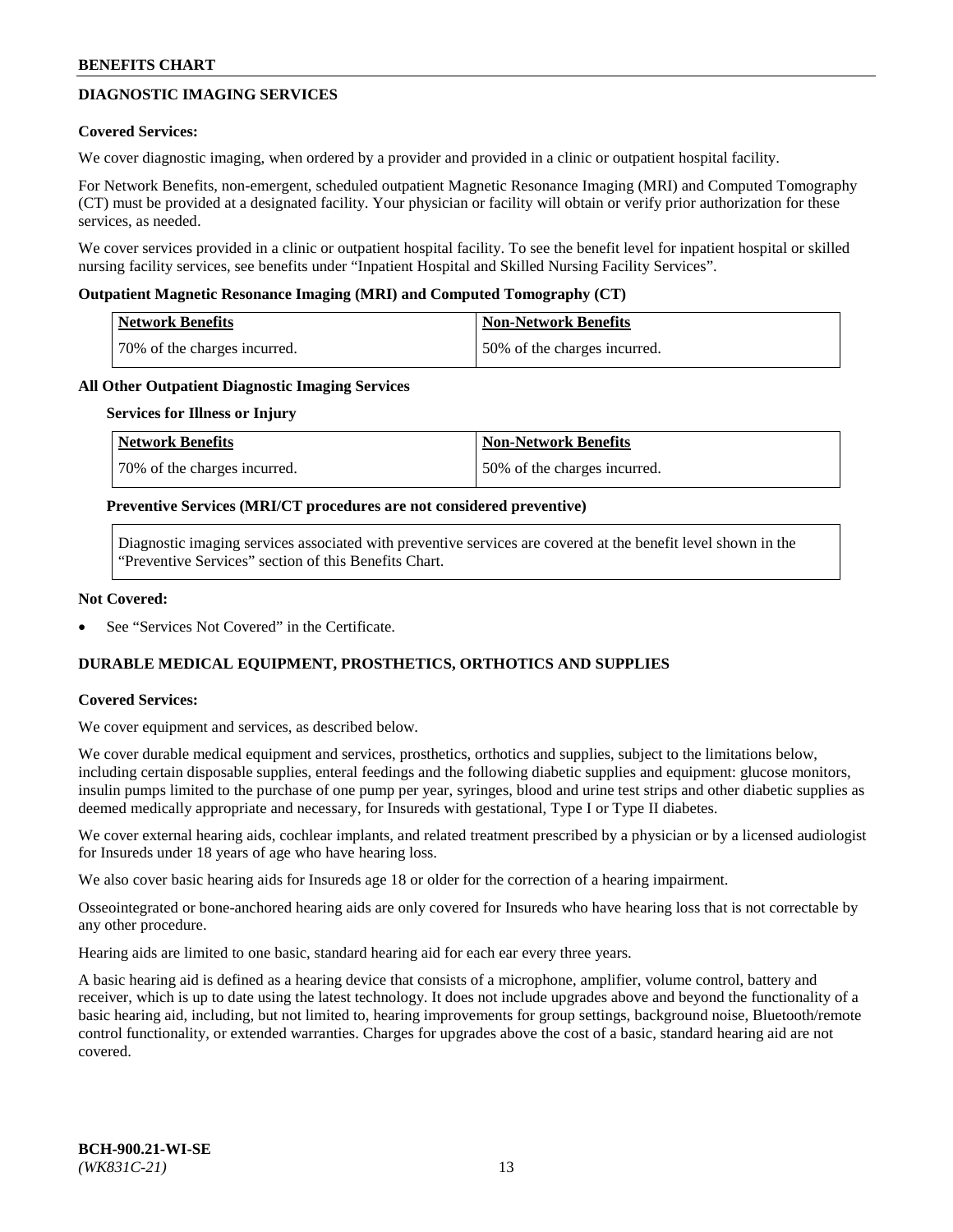### **Diabetic Supplies Purchased at a Pharmacy**

| <b>Network Benefits</b>                                    | <b>Non-Network Benefits</b>  |
|------------------------------------------------------------|------------------------------|
| 70% of the charges incurred.<br>Deductible does not apply. | 50% of the charges incurred. |

### **Diabetic Supplies Purchased from a Non-Pharmacy Provider**

| <b>Network Benefits</b>                                              | <b>Non-Network Benefits</b>  |
|----------------------------------------------------------------------|------------------------------|
| 70% of the charges incurred if purchased from an<br>approved vendor. | 50% of the charges incurred. |

#### **Special Dietary Treatment for Phenylketonuria (PKU) if it meets our medical coverage criteria**

| Network Benefits                                           | <b>Non-Network Benefits</b>  |
|------------------------------------------------------------|------------------------------|
| 70% of the charges incurred.<br>Deductible does not apply. | 50% of the charges incurred. |

### **Oral Amino Acid Based Elemental Formula if it meets our Medical Coverage Criteria**

| Network Benefits             | <b>Non-Network Benefits</b>  |
|------------------------------|------------------------------|
| 70% of the charges incurred. | 50% of the charges incurred. |

# **All Other Durable Medical Equipment, Prosthetics, Orthotics and Supplies**

| <b>Network Benefits</b>      | <b>Non-Network Benefits</b>  |
|------------------------------|------------------------------|
| 70% of the charges incurred. | 50% of the charges incurred. |

### **Limitations:**

Coverage of durable medical equipment is limited by the following:

- No more than a 93-day supply of diabetic supplies are covered and dispensed at a time.
- Payment will not exceed the cost of an alternate piece of equipment or service that is effective and medically necessary.
- For prosthetic benefits, other than oral appliances for cleft lip and cleft palate, payment will not exceed the cost of an alternate piece of equipment or service that is effective, medically necessary and enables Insureds to conduct standard
- activities of daily living. We reserve the right to determine if an item will be approved for rental vs. purchase.
- We require that certain diabetic supplies and equipment be purchased at a pharmacy.
- Diabetic supplies and equipment are limited to certain models and brands.
- Durable medical equipment and supplies must be obtained or repaired by approved vendors.
- Covered services and supplies are based on established medical policies which are subject to periodic review and modification by the medical or dental directors. Our medical policy for diabetic supplies includes information on our required models and brands. These medical policies (medical coverage criteria) are available by calling Member Services, or logging on to your "*my*HealthPartners" account a[t healthpartners.com.](https://www.healthpartners.com/hp/index.html)

# **Not Covered:**

Items which are not eligible for coverage include, but are not limited to:

- Replacement or repair of any covered items, if the items are (i) damaged or destroyed by misuse, abuse or carelessness, (ii) lost; or (iii) stolen.
- Duplicate or similar items.
- Labor and related charges for repair of any covered items which are more than the cost of replacement by an approved vendor.
- Sales tax, mailing, delivery charges, service call charges.
- Items which are primarily educational in nature or for hygiene, vocation, comfort, convenience or recreation.
- Communication aids or devices: equipment to create, replace or augment communication abilities including, but not limited to, speech processors, receivers, communication boards, or computer or electronic assisted communication.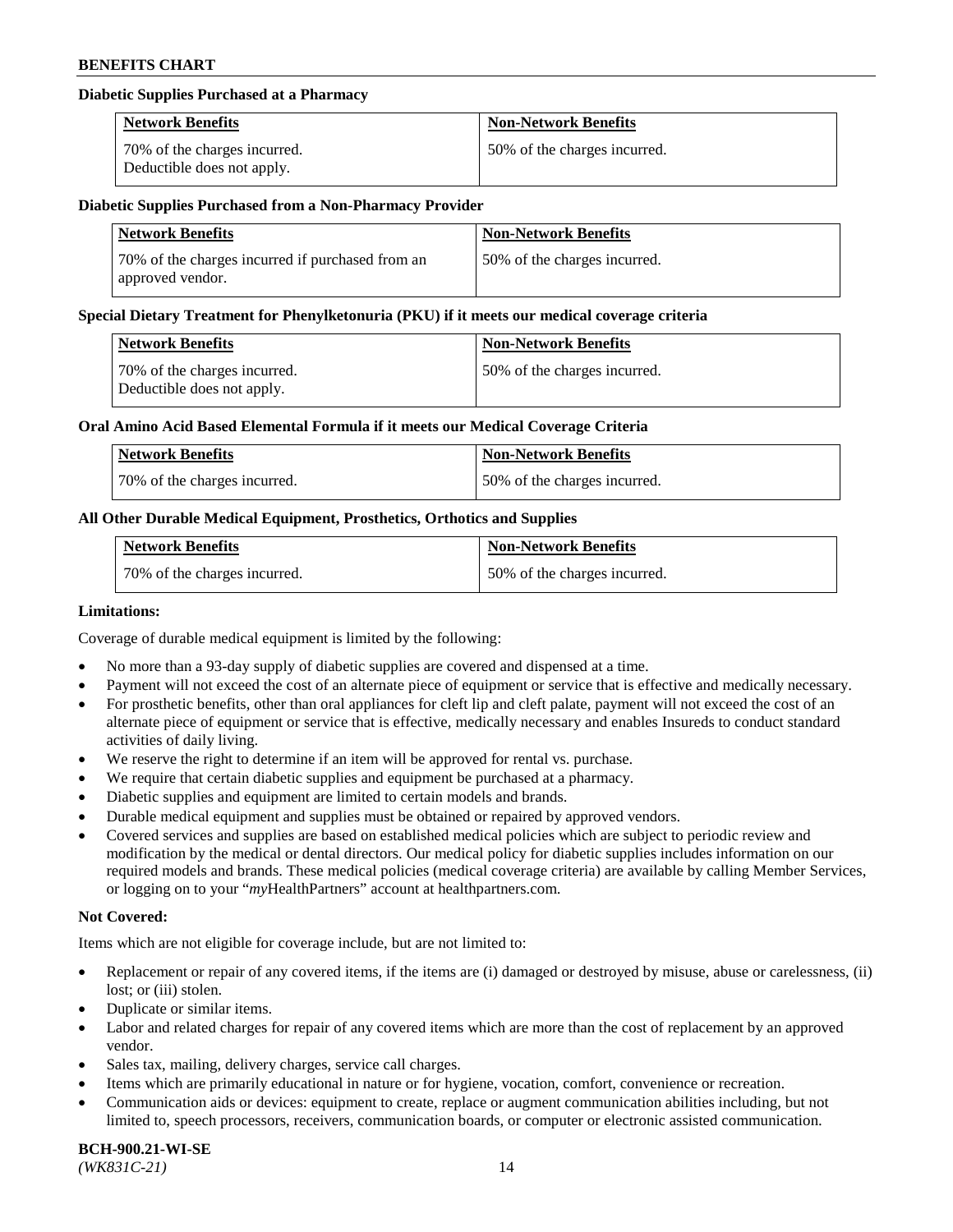- Implantable and osseointegrated or bone-anchored hearing aids and their fitting, except as specifically described in this Benefits Chart. This exclusion does not apply to cochlear implants.
- Eyeglasses, contact lenses and their fitting, measurement and adjustment, except as specifically described in this Benefits Chart.
- Hair prostheses (wigs).
- Household equipment which primarily has customary uses other than medical, such as, but not limited to, exercise cycles, air purifiers, central or unit air conditioners, water purifiers, non-allergenic pillows, mattresses or waterbeds.
- Household fixtures including, but not limited to, escalators or elevators, ramps, swimming pools and saunas.
- Modifications to the structure of the home including, but not limited to, wiring, plumbing or charges for installation of equipment.
- Vehicle, car or van modifications including, but not limited to, hand brakes, hydraulic lifts and car carrier.
- Rental equipment while owned equipment is being repaired by non-contracted vendors, beyond one month rental of medically necessary equipment.
- Other equipment and supplies, including but not limited to assistive devices, that we determine are not eligible for coverage.
- See "Services Not Covered" in the Certificate.

# **EMERGENCY AND URGENTLY NEEDED CARE SERVICES**

### **Covered Services:**

We cover services for emergency care and urgently needed care if the services are otherwise eligible for coverage under the Certificate.

**Urgently Needed Care.** These are services to treat an unforeseen illness or injury that:

- are required in order to prevent a serious deterioration in your health; and
- cannot be delayed until the next available clinic or office hours.

| <b>Network Benefits</b>                                                                                                                                                                                                                                                            | <b>Non-Network Benefits</b> |
|------------------------------------------------------------------------------------------------------------------------------------------------------------------------------------------------------------------------------------------------------------------------------------|-----------------------------|
| 70% of the charges incurred.                                                                                                                                                                                                                                                       | See Network Benefits.       |
| <b>First Three Visits</b>                                                                                                                                                                                                                                                          |                             |
| The first three mental health and substance abuse<br>treatment visits, urgent care visits, office visits,<br>convenience clinic visits, telephone visits and e-visits<br>(other than virtuwell) combined in a calendar year are<br>covered at 100%, not subject to the deductible. |                             |
| Physician services are included; however, charges for<br>day treatment services, group visits, office procedures,<br>laboratory, radiology and other ancillary services are<br>not included and will be subject to the deductible and<br>coinsurance and/or copayment.             |                             |

**Emergency Care.** These are services to treat:

- the sudden, unexpected onset of illness or injury which, if left untreated or unattended until the next available clinic or office hours, would result in hospitalization; or
- a condition requiring professional health services immediately necessary to preserve life or stabilize health.

When reviewing claims for coverage of emergency services, our medical director will take into consideration a reasonable layperson's belief that the circumstances required immediate medical care that could not wait until the next working day or next available clinic appointment.

# **Emergency Care in a Hospital Emergency Room, including Professional Services of a Physician**

| <b>Network Benefits</b>      | Non-Network Benefits  |
|------------------------------|-----------------------|
| 70% of the charges incurred. | See Network Benefits. |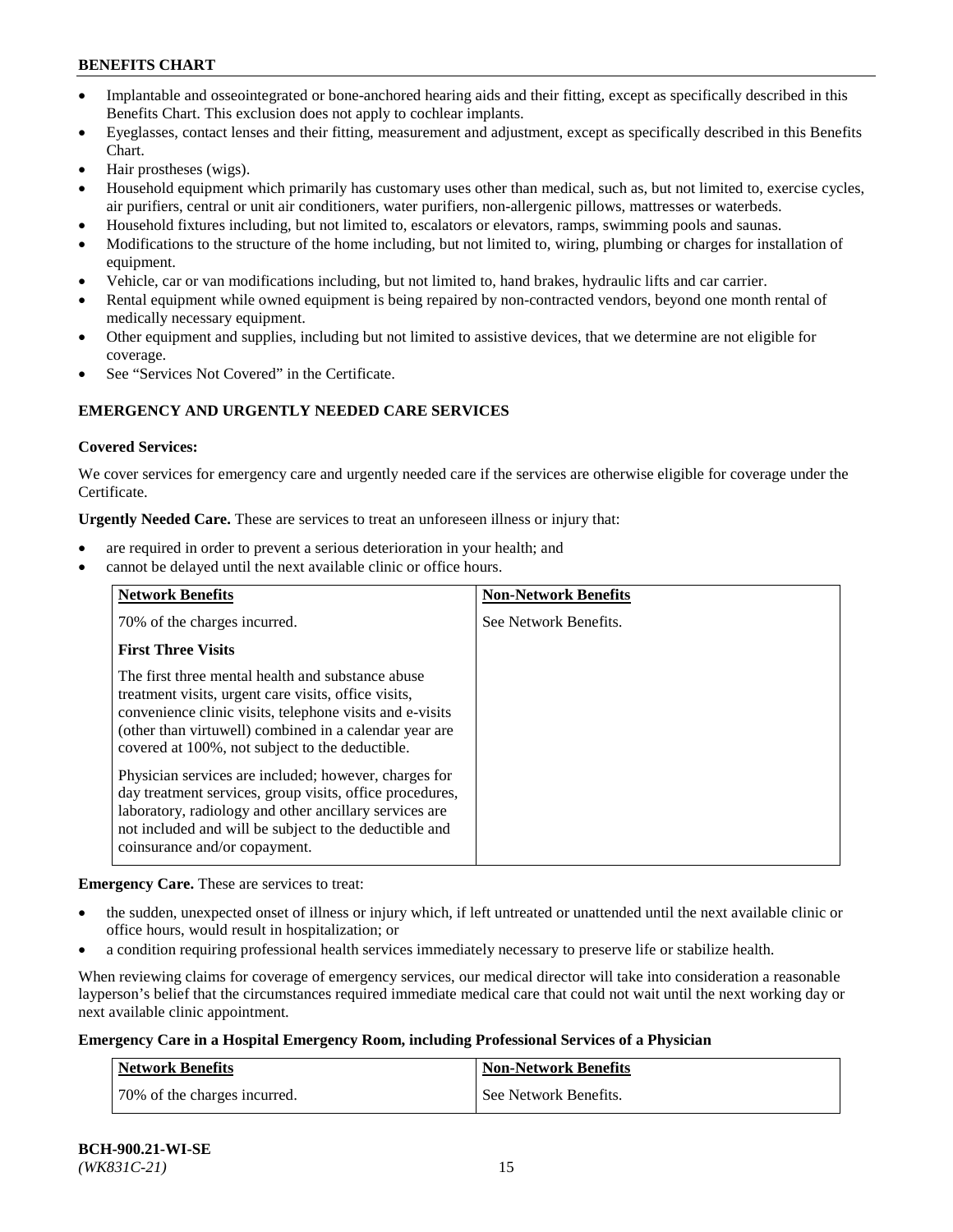# **Inpatient Emergency Care in a Hospital**

| <b>Network Benefits</b>      | <b>Non-Network Benefits</b> |
|------------------------------|-----------------------------|
| 70% of the charges incurred. | See Network Benefits.       |

### **Not Covered:**

See "Services Not Covered" in the Certificate.

# **GENE THERAPY**

#### **Covered Services:**

We cover gene therapy treatment if it meets our medical coverage criteria.

| <b>Network Benefits</b>                                                                                                                                                                                 | <b>Non-Network Benefits</b> |
|---------------------------------------------------------------------------------------------------------------------------------------------------------------------------------------------------------|-----------------------------|
| Coverage level is same as corresponding Network<br>Benefits, depending on type of service provided such as<br>Office Visits for Illness or Injury, Inpatient or<br><b>Outpatient Hospital Services.</b> | No coverage.                |

### **Limitations:**

- Gene therapy must be provided by a designated provider.
- Specific types of gene therapy are limited to therapies and conditions specified in our medical coverage criteria.

### **Not Covered:**

See "Services Not Covered" in the Certificate.

# **HEALTH EDUCATION**

#### **Covered Services:**

We cover education for preventive services and education for the management of chronic health problems (such as diabetes).

| <b>Network Benefits</b>                                     | <b>Non-Network Benefits</b>  |
|-------------------------------------------------------------|------------------------------|
| 100% of the charges incurred.<br>Deductible does not apply. | 50% of the charges incurred. |

#### **Not Covered:**

See "Services Not Covered" in the Certificate.

# **HOME-BASED HEALTH ASSESSMENT PROGRAM**

#### **Covered Services:**

If you meet our criteria for coverage, you may qualify for our home-based comprehensive health risk assessment program. The program covers a health assessment with a designated nurse practitioner.

| Network Benefits                                            | <b>Non-Network Benefits</b> |
|-------------------------------------------------------------|-----------------------------|
| 100% of the charges incurred.<br>Deductible does not apply. | No coverage.                |

# **Not Covered:**

• See "Services Not Covered" in the Certificate.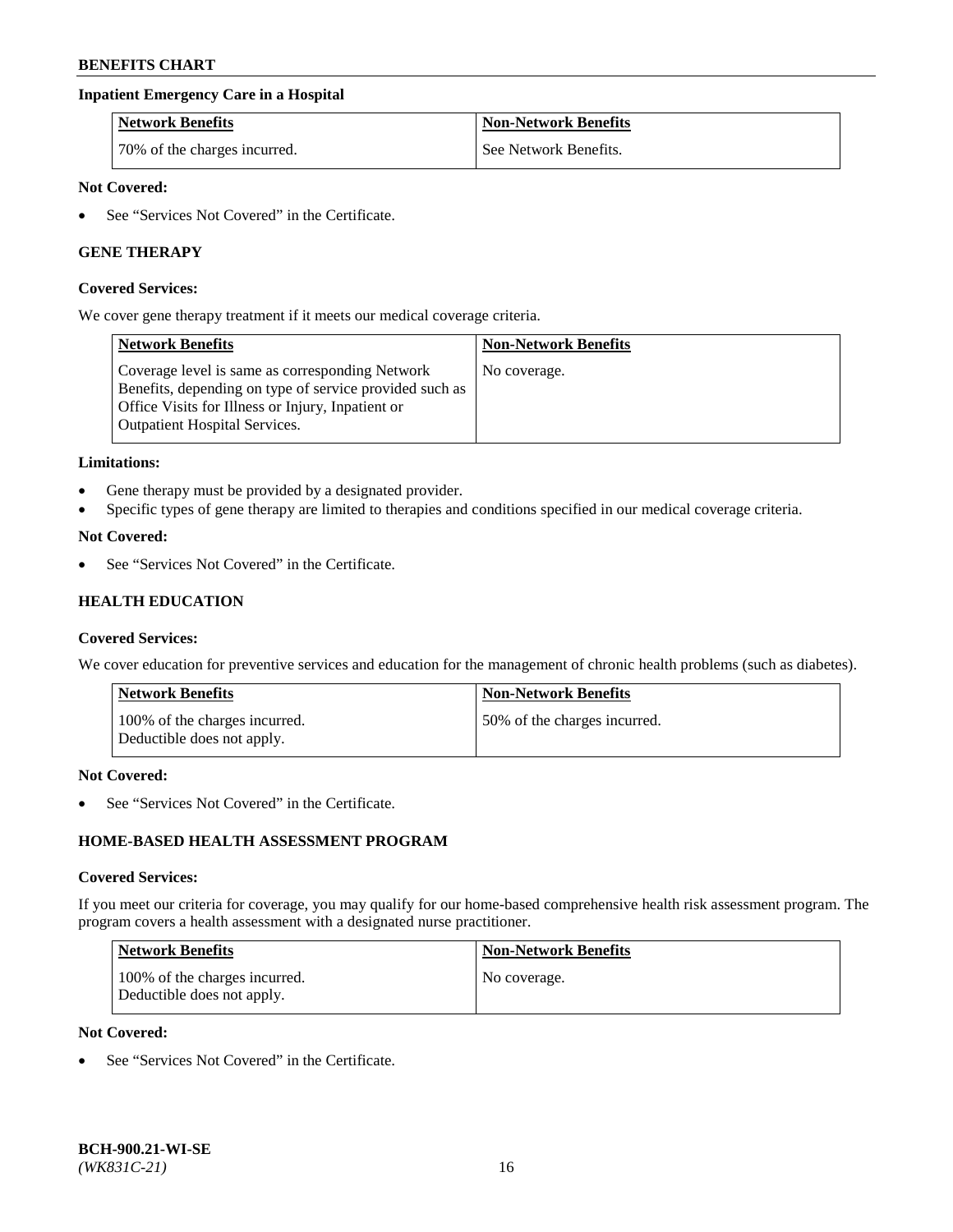# **HOME HEALTH SERVICES**

## **Covered Services:**

We cover skilled nursing services, physical therapy, occupational therapy, speech therapy, respiratory therapy and other therapeutic services, non-routine prenatal and postnatal services, routine postnatal well child visits, as described in our medical coverage criteria, phototherapy services for newborns, home health aide services and other eligible home health services when provided in your home, if you are homebound (i.e., unable to leave home without considerable effort due to a medical condition). Lack of transportation does not constitute homebound status. For phototherapy services for newborns and high risk prenatal services, supplies and equipment are included.

We cover total parenteral nutrition/intravenous ("TPN/IV") therapy, equipment, supplies and drugs in connection with IV therapy. IV line care kits are covered under Durable Medical Equipment.

We cover palliative care benefits. Palliative care includes symptom management, education and establishing goals of care. We waive the requirement that you be homebound for a limited number of home visits for palliative care (as shown in this Benefits Chart), if you have a life-threatening, non-curable condition which has a prognosis of survival of two years or less. Additional palliative care visits are eligible under the home health services benefit if you are homebound and meet all other requirements defined in this section.

You do not need to be homebound to receive total parenteral nutrition/intravenous ("TPN/IV") therapy.

Home health services are eligible and covered only when:

- medically necessary; and
- provided as rehabilitative care, terminal care or maternity care; and
- ordered by a physician, and included in the written home care plan.

# **Physical Therapy, Occupational Therapy, Speech Therapy, Respiratory Therapy, Home Health Aide Services and Palliative Care**

| Network Benefits             | <b>Non-Network Benefits</b>  |
|------------------------------|------------------------------|
| 70% of the charges incurred. | 50% of the charges incurred. |

# **TPN/IV Therapy, Skilled Nursing Services, Non-Routine Prenatal/Postnatal Services, and Phototherapy**

| Network Benefits             | <b>Non-Network Benefits</b>  |
|------------------------------|------------------------------|
| 70% of the charges incurred. | 50% of the charges incurred. |

Each 24-hour visit (or shifts up to 24-hour visits) equals one visit and counts toward the Maximum visits for all other services shown below. Any visit that lasts less than 24 hours regardless of the length of the visit, will count as one visit toward the Maximum visits for all other services shown below. All visits must be medically necessary and benefit eligible.

#### **Routine Prenatal/Postnatal Services and Child Health Supervision Services**

| Network Benefits                                            | <b>Non-Network Benefits</b>  |
|-------------------------------------------------------------|------------------------------|
| 100% of the charges incurred.<br>Deductible does not apply. | 50% of the charges incurred. |

### **Maximum Visits for Palliative Care**

If you are eligible to receive palliative care in the home and you are not homebound, there is a maximum of 12 visits per calendar year.

### **Maximum Visits for All Services Other Than Palliative Care**

| Network Benefits             | Non-Network Benefits         |
|------------------------------|------------------------------|
| 60 visits per calendar year. | 30 visits per calendar year. |

Each visit provided under the Network Benefits and Non-Network Benefits counts toward the maximums shown under both Maximum visits sections. The routine postnatal well child visits do not count toward the visit limit.

#### **BCH-900.21-WI-SE**  *(WK831C-21)* 17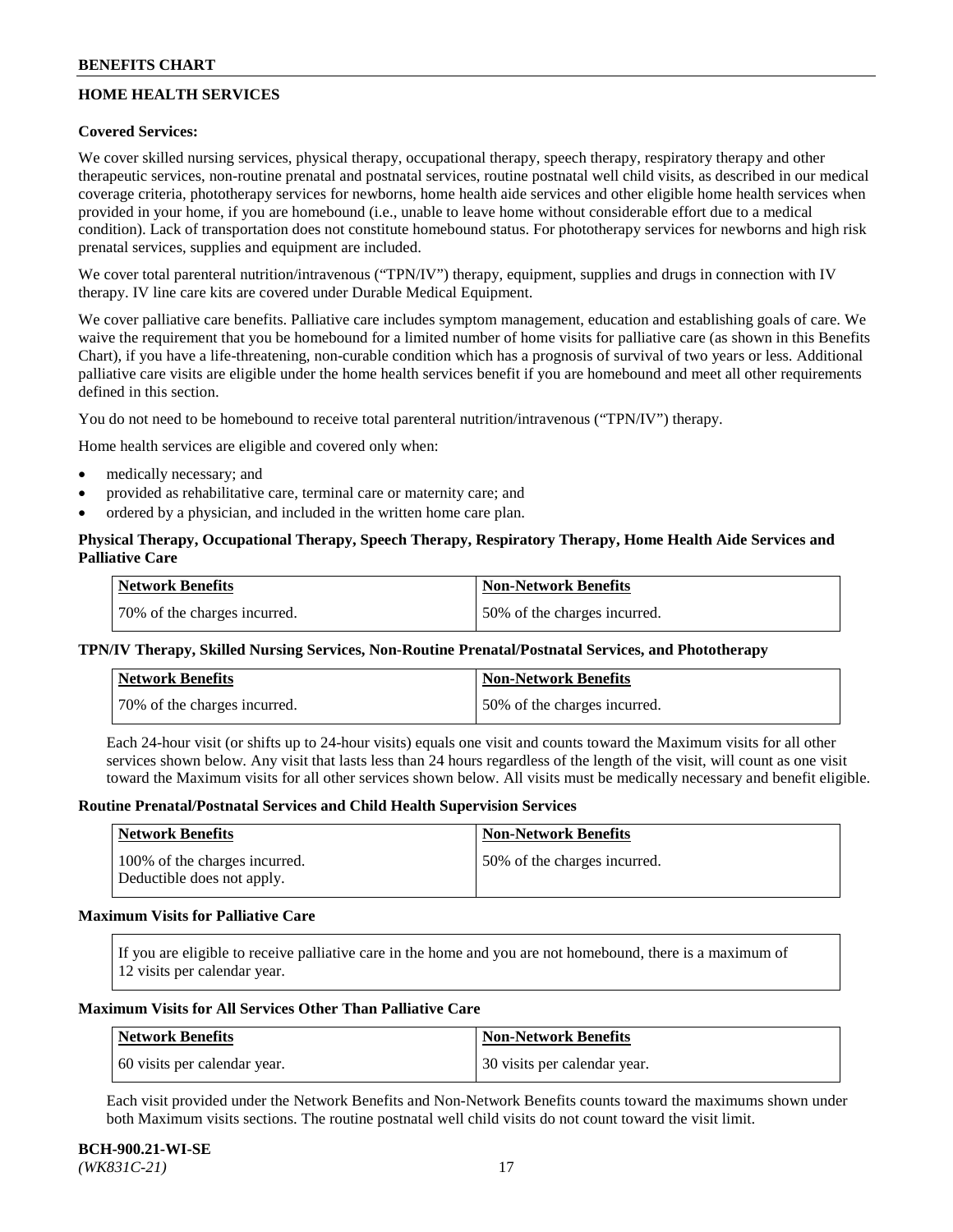### **Limitations:**

- Home health services are not provided as a substitute for a primary caregiver in the home or as relief (respite) for a primary caregiver in the home. We will not reimburse family members or residents in your home for the above services.
- A service shall not be considered a skilled nursing service merely because it is performed by, or under the direct supervision of, a licensed nurse. Where a service (such as tracheotomy suctioning or ventilator monitoring) or like services, can be safely and effectively performed by a non-medical person (or self-administered), without the direct supervision of a licensed nurse, the service shall not be regarded as a skilled nursing service, whether or not a skilled nurse actually provides the service. The unavailability of a competent person to provide a non-skilled service shall not make it a skilled service when a skilled nurse provides it. Only the skilled nursing component of so-called "blended" services (i.e. services which include skilled and non-skilled components) are covered under this Benefits Chart.

# **Not Covered:**

- Financial or legal counseling services.
- Housekeeping or meal services in your home.
- Private duty nursing services.
- Services provided by a family member or enrollee, or a resident in the enrollee's home.
- Vocational rehabilitation and recreational or educational therapy. Recreation therapy is therapy provided solely for the purpose of recreation, including, but not limited to: (a) requests for physical therapy or occupational therapy to improve athletic ability, and (b) braces or guards to prevent sports injuries.
- See "Services Not Covered" in the Certificate.

# **HOME HOSPICE SERVICES**

# **Applicable Definitions:**

**Part-time.** This is up to two hours of service per day, more than two hours is considered continuous care.

**Continuous Care.** This is from two to twelve hours of service per day provided by a registered nurse, licensed practical nurse, or home health aide, during a period of crisis in order to maintain a terminally ill patient at home.

**Appropriate Facility.** This is a nursing home, hospice residence, or other inpatient facility.

**Custodial Care Related to Hospice Services.** This means providing assistance in the activities of daily living and the care needed by a terminally ill patient which can be provided by primary caregiver (i.e., family member or friend) who is responsible for the patient's home care.

# **Covered Services:**

**Home Hospice Program.** We cover the services described below if you are terminally ill and accepted as a home hospice program participant. You must meet the eligibility requirements of the program, and elect to receive services through the home hospice program. The services will be provided in your home, with inpatient care available when medically necessary as described below. If you elect to receive hospice services, you do so in lieu of curative treatment for your terminal illness for the period you are enrolled in the home hospice program.

**Eligibility:** In order to be eligible to be enrolled in the home hospice program, you must: (1) be a terminally ill patient (prognosis of six months or less); (2) have chosen a palliative treatment focus (i.e., emphasizing comfort and supportive services rather than treatment attempting to cure the disease or condition); and (3) continue to meet the terminally ill prognosis as reviewed by our medical director or his or her designee over the course of care. You may withdraw from the home hospice program at any time.

**Eligible Services:** Hospice services include the following services provided in accordance with an approved hospice treatment plan.

- Home Health Services:
	- o Part-time care provided in your home by an interdisciplinary hospice team (which may include a physician, nurse, social worker, and spiritual counselor) and medically necessary home health services are covered.
	- o One or more periods of continuous care in your home or in a setting which provides day care for pain or symptom management, when medically necessary, will be covered.
- Inpatient Services: We cover medically necessary inpatient services.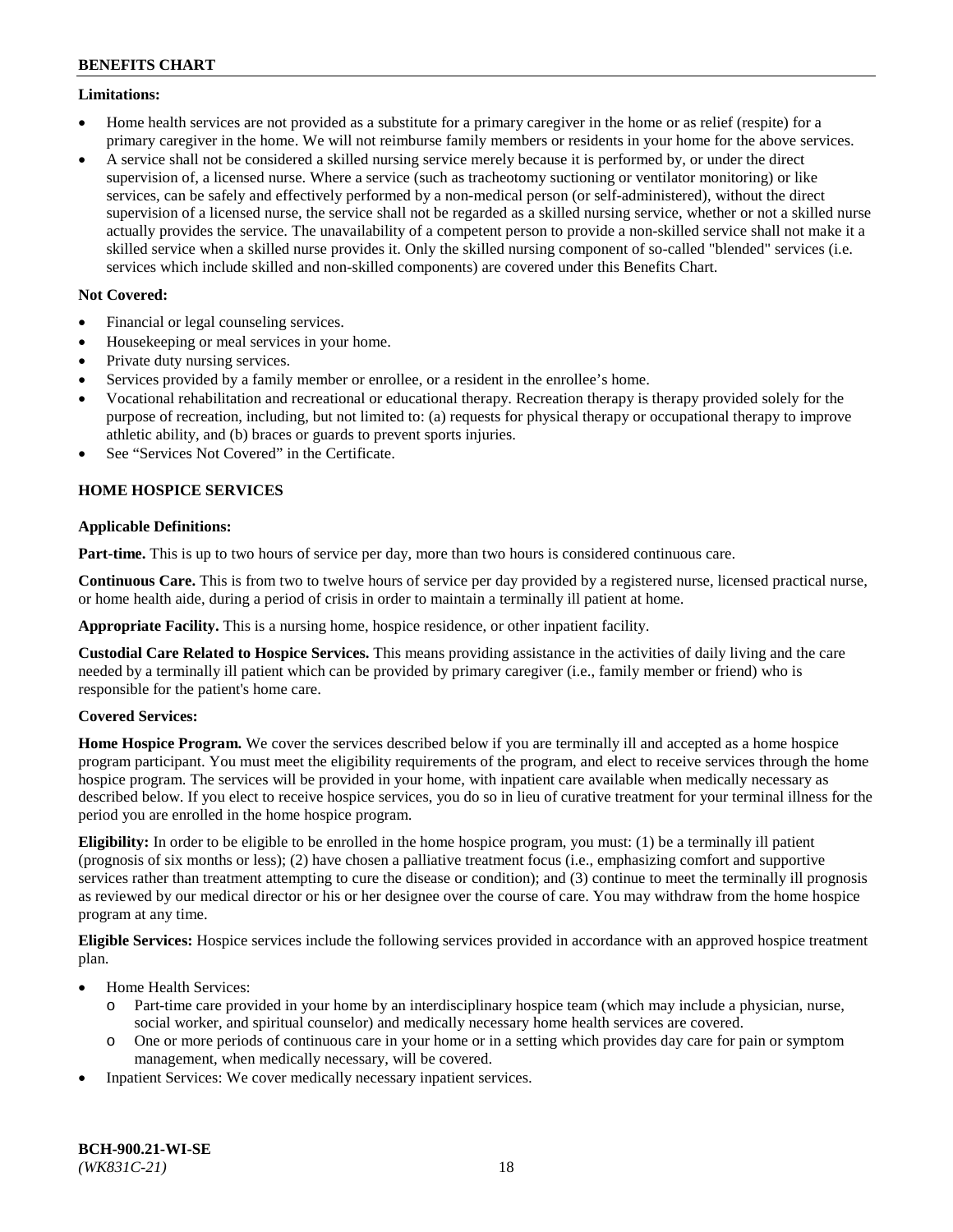- Other Services:
	- Respite care is covered for care in your home or in an appropriate facility, to give your primary caregivers (i.e., family members or friends) rest and/or relief when necessary in order to maintain a terminally ill patient at home.
	- o Medically necessary medications for pain and symptom management.
	- o Semi-electric hospital beds and other durable medical equipment are covered.
	- Emergency and non-emergency care is covered.

| Network Benefits             | Non-Network Benefits         |
|------------------------------|------------------------------|
| 70% of the charges incurred. | 50% of the charges incurred. |

Respite care is limited to 5 days per episode, and respite care and continuous care combined are limited to 30 days.

# **Not Covered:**

- Financial or legal counseling services.
- Housekeeping or meal services in your home.
- Custodial or maintenance care related to hospice services, whether provided in the home or in a nursing home.
- Any service not specifically described as covered services under this home hospice services benefits.
- Any services provided by members of your family or residents in your home.
- See "Services Not Covered" in the Certificate.

# **HOSPITAL AND SKILLED NURSING FACILITY SERVICES**

# **Covered Services:**

We cover services as described below.

# **Medical or Surgical Hospital Services**

**Inpatient Hospital Services:** We cover the following medical or surgical services, for the treatment of acute illness or injury, which require the level of care only provided in an acute care facility. These services must be authorized by a physician.

Inpatient hospital services include: room and board; the use of operating or maternity delivery rooms; intensive care facilities; newborn nursery facilities; general nursing care, anesthesia, laboratory and diagnostic imaging services, radiation therapy, physical therapy, prescription drugs or other medications administered during treatment, blood and blood products (unless replaced), and blood derivatives, and other diagnostic or treatment related hospital services; physician and other professional medical and surgical services provided while in the hospital, including gender reassignment surgery that meets medical coverage criteria.

We cover, following a vaginal delivery, a minimum of 48 hours of inpatient care for the mother and newborn child. We cover, following a caesarean section delivery, a minimum of 96 hours of inpatient care for the mother and newborn child.

Group health plans and health insurance issuers generally may not, under Federal law, restrict benefits for any hospital length of stay in connection with childbirth for the mother of newborn child to less than 48 hours following a vaginal delivery, or less than 96 hours following a caesarean section. However, Federal law generally does not prohibit the mother's or newborn's attending provider, after consulting with the mother, from discharging the mother or her newborn earlier than 48 hours (or 96 hours as applicable). In any case plans and issuers may not, under Federal law, require that a provider obtain authorization from the plan or the insurance issuer for prescribing a length of stay not in excess of 48 hours (or 96 hours).

| Network Benefits             | Non-Network Benefits         |
|------------------------------|------------------------------|
| 70% of the charges incurred. | 50% of the charges incurred. |

Each Insured's admission or confinement, including that of a newborn child, is separate and distinct from the admission or confinement of any other Insured.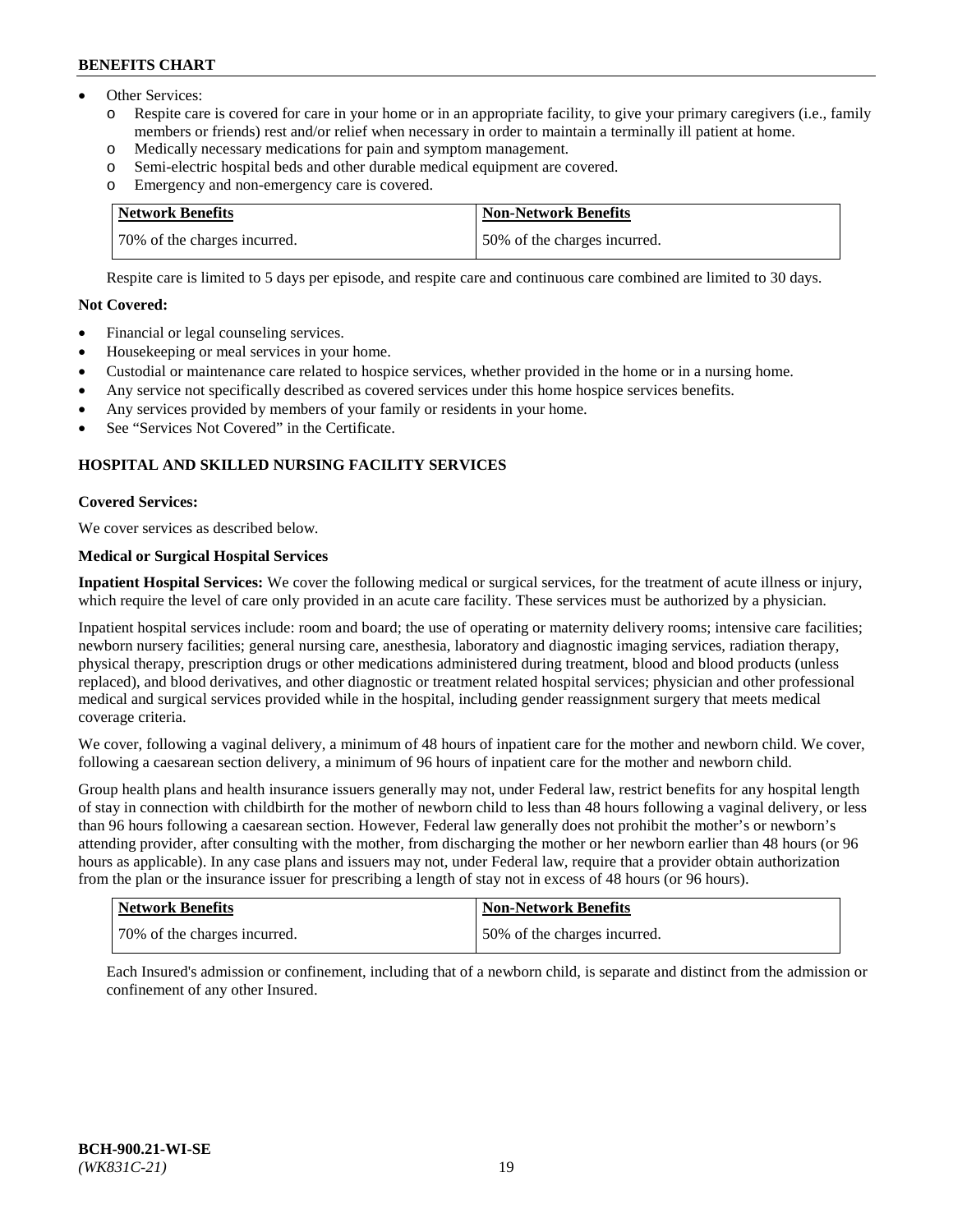**Outpatient Hospital, Ambulatory Care or Surgical Facility Services:** We cover the following medical and surgical services, for diagnosis or treatment of illness or injury on an outpatient basis. These services must be authorized by a physician.

Outpatient services include: use of operating rooms, maternity delivery rooms or other outpatient departments, rooms or facilities; and the following outpatient services: general nursing care, anesthesia, laboratory and diagnostic imaging services, radiation therapy, physical therapy, drugs administered during treatment, blood and blood products (unless replaced), and blood derivatives, and other diagnostic or treatment related outpatient services; physician and other professional medical and surgical services provided while an outpatient, including colonoscopies (starting at age 50, or under age 50 for people at high risk of colorectal cancer), and gender reassignment surgery that meets medical coverage criteria.

For Network Benefits, non-emergent, scheduled outpatient Magnetic Resonance Imaging (MRI) and Computed Tomography (CT) must be provided at a designated facility. Your physician or facility will obtain or verify prior authorization for these services, as needed.

To see the benefit level for diagnostic imaging services, laboratory services and physical therapy, see benefits under Diagnostic Imaging Services, Laboratory Services and Physical Therapy in this Benefits Chart.

| <b>Network Benefits</b>      | <b>Non-Network Benefits</b>  |
|------------------------------|------------------------------|
| 70% of the charges incurred. | 50% of the charges incurred. |

# **Skilled Nursing Facility Care:**

We cover room and board, daily skilled nursing and related ancillary services for post-acute treatment and rehabilitative care of illness or injury that meets medical coverage criteria. Rehabilitation services are limited to services where significant measurable progress is expected to occur within a reasonable period of time.

| <b>Network Benefits</b>                      | <b>Non-Network Benefits</b>                  |
|----------------------------------------------|----------------------------------------------|
| 70\% of the charges incurred.                | 150% of the charges incurred.                |
| Limited to a 30 day maximum per confinement. | Limited to a 30 day maximum per confinement. |

Each day of services provided under the Network Benefits and Non-Network Benefits, combined, applies toward the maximum shown above.

### **Not Covered:**

- Services for items for personal convenience, such as television rental, are not covered.
- See "Services Not Covered" in the Certificate.

# **INFERTILITY SERVICES**

#### **Covered Services:**

We cover the diagnosis of infertility. These services include diagnostic procedures and tests provided in connection with an infertility evaluation, office visits and consultations to diagnose infertility.

| Network Benefits             | <b>Non-Network Benefits</b>  |
|------------------------------|------------------------------|
| 70% of the charges incurred. | 50% of the charges incurred. |

Coverage is limited to office visits and consultations to diagnose infertility. Treatment is not covered.

#### **Not Covered:**

- Treatment of infertility, including, but not limited to, office visits, laboratory, diagnostic imaging services, and drugs for the treatment of infertility; assisted reproduction, including, but not limited to, gamete intrafallopian tube transfer (GIFT), zygote intrafallopian tube transfer (ZIFT) intracytoplasmic sperm injection (ICSI), and/or in-vitro fertilization (IVF), and all charges associated with such procedures; reversal of sterilization; artificial insemination; and sperm, ova or embryo acquisition, retrieval or storage; however, we cover office visits and consultations to diagnose infertility.
- Services related to the establishment of surrogate pregnancy and fees for a surrogate.
- See "Services Not Covered" in the Certificate.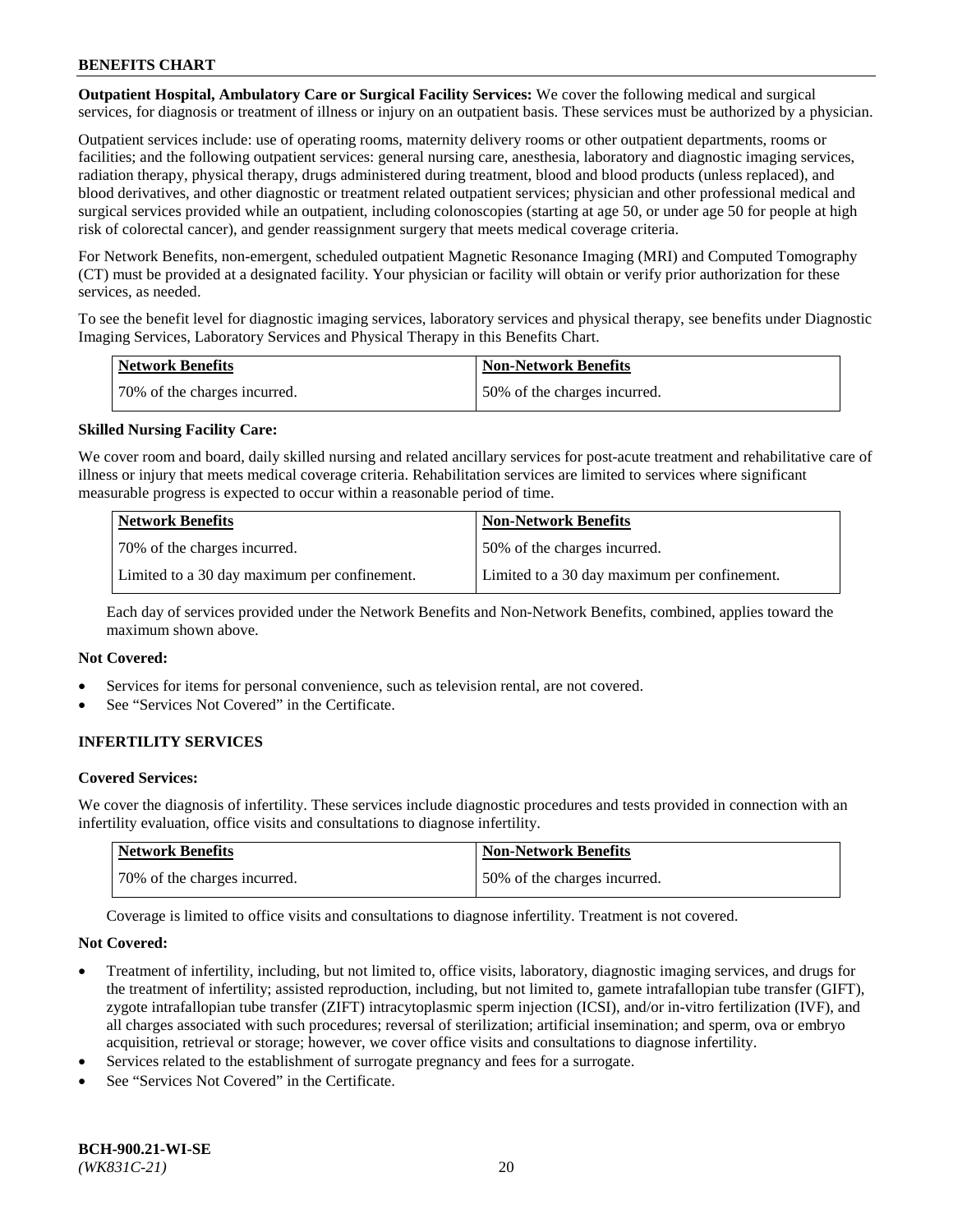# **LABORATORY SERVICES**

# **Covered Services:**

We cover laboratory tests when ordered by a provider and provided in a clinic or outpatient hospital facility. This includes blood tests to detect lead exposure in children between the ages of 6 months and 72 months.

To see the benefit level for inpatient hospital or skilled nursing facility services, see benefits under "Inpatient Hospital and Skilled Nursing Facility Services" in this Benefits Chart.

**Prostate-specific antigen (PSA) test coverage.** We cover prostate cancer screening for men 40 years of age or over who are symptomatic or in a high-risk category and for all men 50 years of age or older. Coverage includes a prostate-specific antigen blood test and a digital rectal examination.

| Network Benefits             | <b>Non-Network Benefits</b>  |
|------------------------------|------------------------------|
| 70% of the charges incurred. | 50% of the charges incurred. |

### **All other laboratory services**

# **Services for Illness or Injury**

| <b>Network Benefits</b>      | Non-Network Benefits         |
|------------------------------|------------------------------|
| 70% of the charges incurred. | 50% of the charges incurred. |

# **Preventive Services**

Laboratory services associated with preventive services are covered at the benefit level shown in the "Preventive Services" section of this Benefits Chart.

### **Not Covered:**

See "Services Not Covered" in the Certificate.

# **MASTECTOMY RECONSTRUCTION BENEFIT**

#### **Covered Services:**

We cover reconstruction of the breast on which the mastectomy has been performed; surgery and reconstruction of the other breast to produce symmetrical appearance, and prostheses and physical complications of all stages of mastectomy, including lymphedemas.

| <b>Network Benefits</b>                               | <b>Non-Network Benefits</b>                           |
|-------------------------------------------------------|-------------------------------------------------------|
| Coverage level is same as corresponding Network       | Coverage level is same as corresponding Non-Network   |
| Benefits, depending on type of service provided, such | Benefits, depending on type of service provided, such |
| as Office Visits for Illness or Injury, Inpatient or  | as Office Visits for Illness or Injury, Inpatient or  |
| <b>Outpatient Hospital Services.</b>                  | <b>Outpatient Hospital Services.</b>                  |

#### **Not Covered:**

See "Services Not Covered" in the Certificate.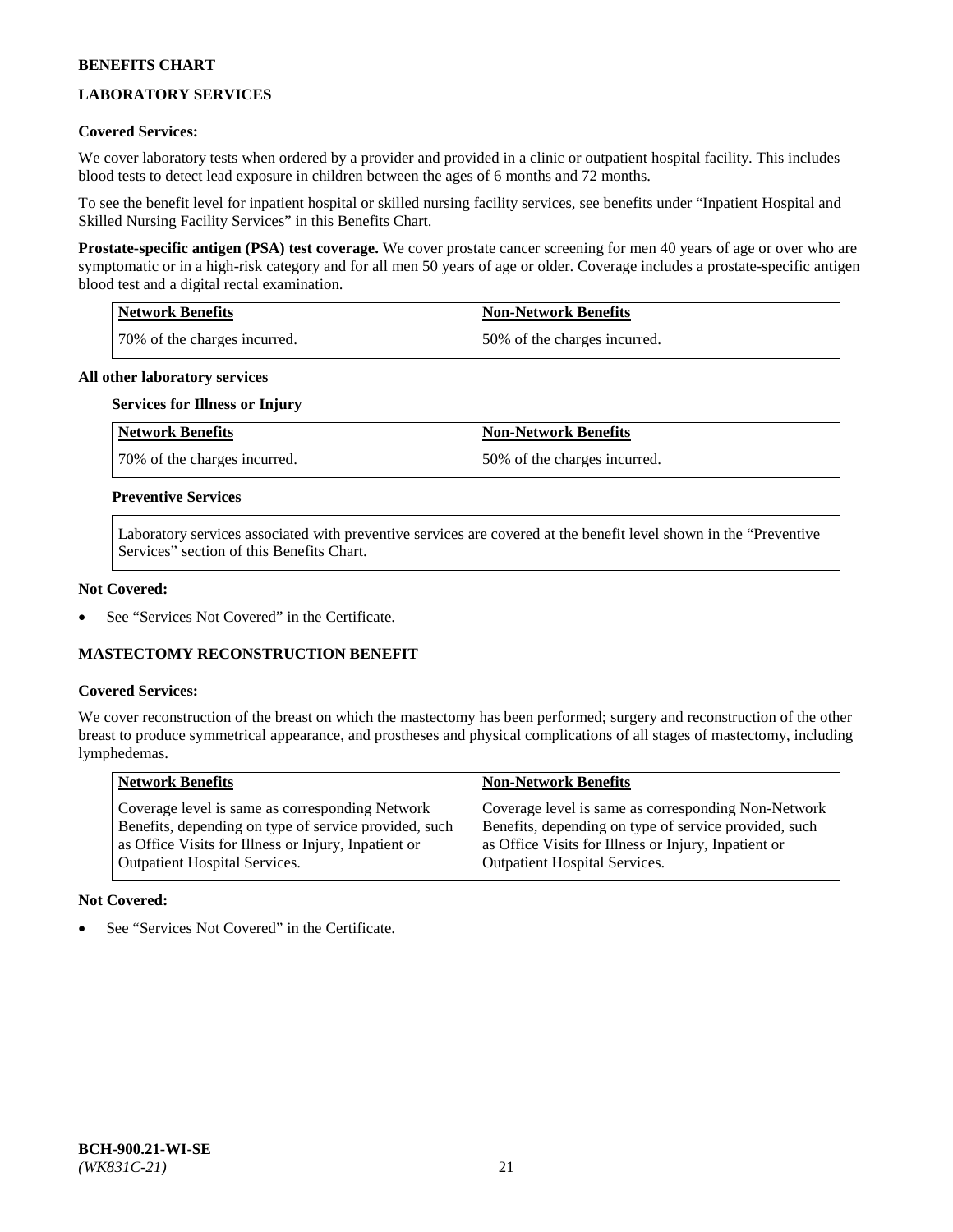# **MEDICATION THERAPY DISEASE MANAGEMENT PROGRAM**

### **Covered Services:**

If you meet our criteria for coverage, you may qualify for our Medication Therapy Disease Management Program.

The program covers consultations with a designated Network pharmacist.

Covered services are based on established medical policies, which are subject to periodic review and modification by the medical directors. These medical policies (medical coverage criteria) are available by calling Member Services, or logging on to your "*my*HealthPartners" account at [healthpartners.com.](http://www.healthpartners.com/)

| Network Benefits                                            | <b>Non-Network Benefits</b> |
|-------------------------------------------------------------|-----------------------------|
| 100% of the charges incurred.<br>Deductible does not apply. | No coverage.                |

### **Not Covered:**

See "Services Not Covered" in the Certificate.

# **OFFICE VISITS FOR ILLNESS OR INJURY**

### **Covered Services:**

We cover the following when medically necessary: professional medical and surgical services and related supplies, including biofeedback, of physicians and other health care providers; blood and blood products (unless replaced) and blood derivatives.

We cover diagnosis and treatment of illness or injury to the eyes. Where contact or eye glass lenses are prescribed as medically necessary for the post-operative treatment of cataracts or for the treatment of aphakia, or keratoconus, we cover the initial evaluation, lenses and fitting. Insureds must pay for lens replacement beyond the initial pair.

# **Office Visits**

| Network Benefits             | <b>Non-Network Benefits</b>  |
|------------------------------|------------------------------|
| 70% of the charges incurred. | 50% of the charges incurred. |

#### **Convenience Clinics**

| Network Benefits             | <b>Non-Network Benefits</b>  |
|------------------------------|------------------------------|
| 70% of the charges incurred. | 50% of the charges incurred. |

#### **Scheduled Telephone Visits**

| <b>Network Benefits</b>      | <b>Non-Network Benefits</b>   |
|------------------------------|-------------------------------|
| 70% of the charges incurred. | 150% of the charges incurred. |

#### **E-Visits**

#### **Access to Online Care through virtuwell a[t virtuwell.com](https://www.virtuwell.com/)**

| <b>Network Benefits</b>                                     | <b>Non-Network Benefits</b> |
|-------------------------------------------------------------|-----------------------------|
| 100% of the charges incurred.<br>Deductible does not apply. | Not applicable.             |

### **All Other E-Visits**

| Network Benefits             | <b>Non-Network Benefits</b>  |
|------------------------------|------------------------------|
| 70% of the charges incurred. | 50% of the charges incurred. |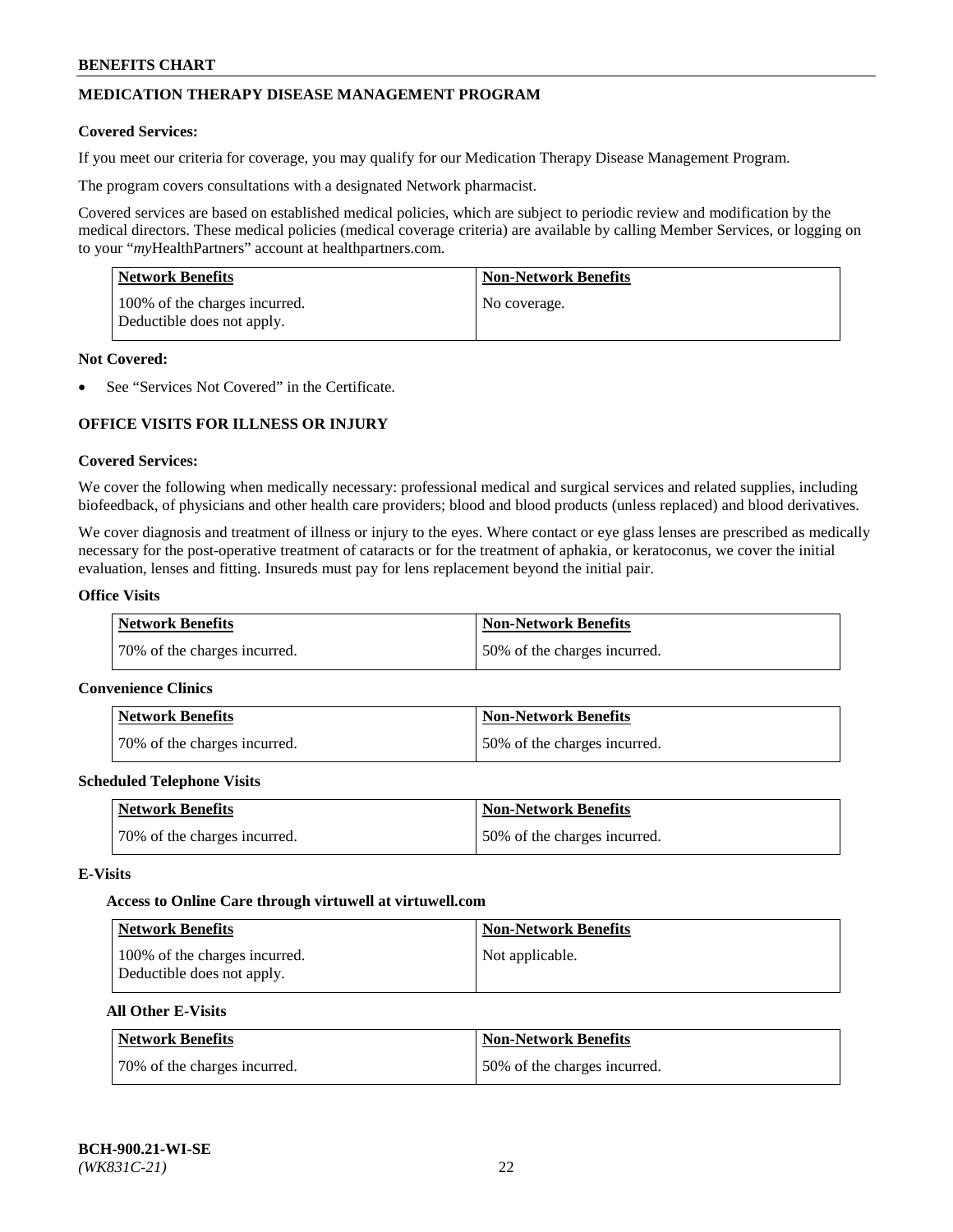# **First Three Visits**

The first three mental health and substance abuse treatment visits, urgent care visits, office visits, convenience clinic visits, telephone visits and e-visits (other than virtuwell) combined in a calendar year are covered at 100%, not subject to the deductible.

Physician services are included; however, charges for day treatment services, group visits, office procedures, laboratory, radiology and other ancillary services are not included and will be subject to the deductible and coinsurance and/or copayment.

# **Injections Administered in a Physician's Office, other than immunizations**

# **Allergy Injections**

| <b>Network Benefits</b>      | <b>Non-Network Benefits</b>  |
|------------------------------|------------------------------|
| 70% of the charges incurred. | 50% of the charges incurred. |

### **All Other Injections**

| <b>Network Benefits</b>      | <b>Non-Network Benefits</b>  |
|------------------------------|------------------------------|
| 70% of the charges incurred. | 50% of the charges incurred. |

# **Not Covered:**

- Court ordered treatment, except as described in this Benefits Chart. Any resulting court ordered treatment for mental health services will be subject to the Certificate's requirement for medical necessity.
- See "Services Not Covered" in the Certificate.

# **PEDIATRIC EYEWEAR**

# **Covered Services:**

We cover pediatric eyewear for children under age 19, subject to our medical coverage criteria. Coverage under this provision will continue until the end of the month in which the child turns age 19. These medical policies (medical coverage criteria) are available by calling Member Services, or logging on to your "*my*HealthPartners" account a[t healthpartners.com.](https://www.healthpartners.com/hp/index.html)

| Network Benefits             | <b>Non-Network Benefits</b> |
|------------------------------|-----------------------------|
| 70% of the charges incurred. | No coverage.                |

Limited to one pair of eyeglasses (lenses and frames), or one pair of contact lenses per calendar year.

#### **Not Covered:**

See "Services Not Covered" in the Certificate.

# **PHYSICAL THERAPY, OCCUPATIONAL THERAPY, SPEECH THERAPY AND OTHER SPECIFIED THERAPIES**

# **Covered Services:**

We cover the following physical therapy, occupational therapy and speech therapy services:

- Medically necessary rehabilitative care to correct the effects of illness or injury.
- Habilitative care rendered for congenital, developmental or medical conditions which have significantly limited the successful initiation of normal speech and normal motor development.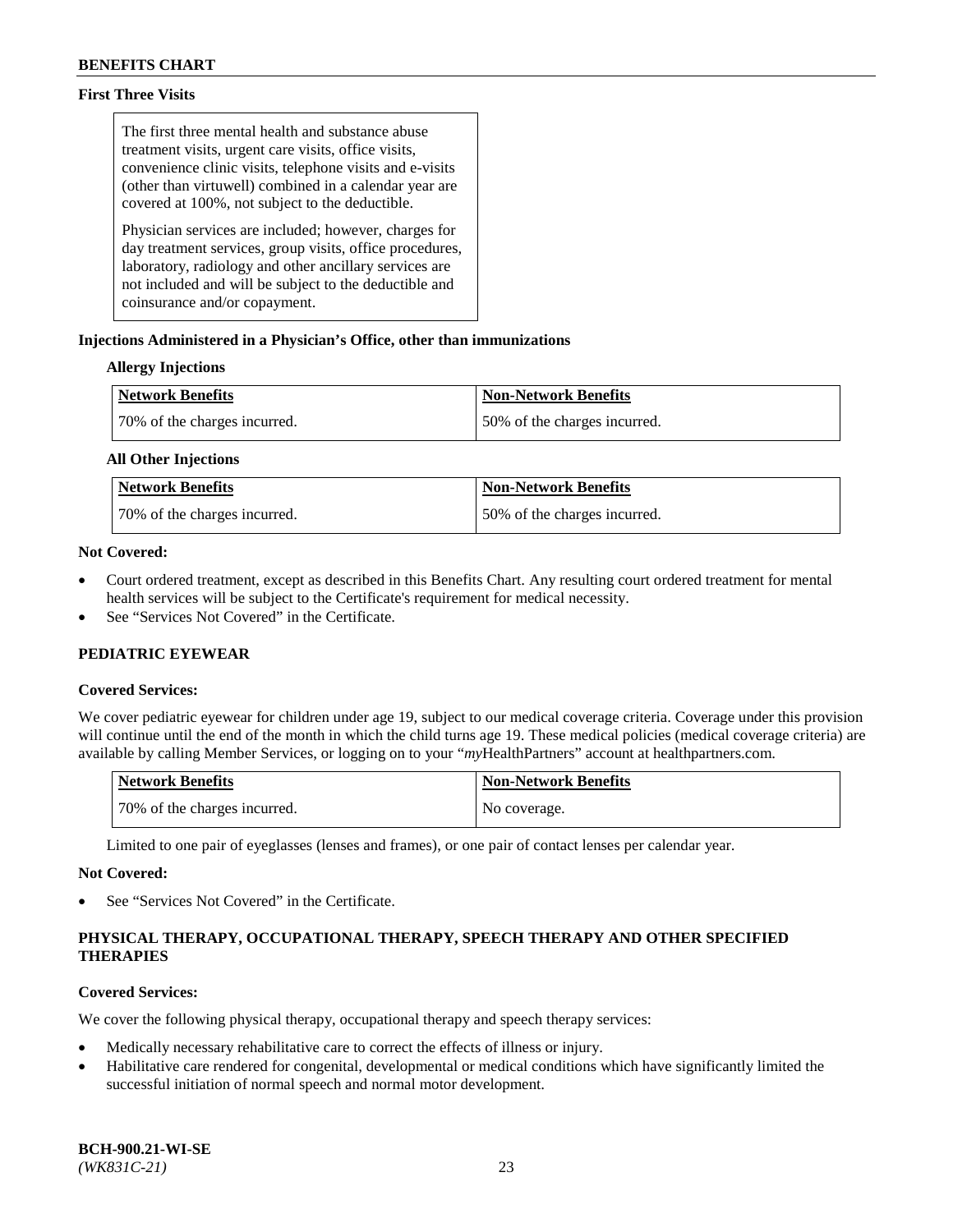Massage therapy which is performed in conjunction with other treatment/modalities by a physical or occupational therapist is part of a prescribed treatment plan and is not billed separately is covered.

We cover services provided in a clinic. To see the benefit level for inpatient hospital or skilled nursing facility services, see benefits under "Inpatient Hospital and Skilled Nursing Facility Services".

### **Rehabilitative Care**

| <b>Network Benefits</b>                                                                       | <b>Non-Network Benefits</b>                                                                   |
|-----------------------------------------------------------------------------------------------|-----------------------------------------------------------------------------------------------|
| 70% of the charges incurred.                                                                  | 50% of the charges incurred.                                                                  |
| Physical, Occupational and Speech Therapy are<br>limited to 20 visits each per calendar year. | Physical, Occupational and Speech Therapy are<br>limited to 20 visits each per calendar year. |

In addition to the services provided above, we cover a minimum of:

- 20 visits per calendar year for pulmonary rehabilitation therapy.
- 36 visits per calendar year for cardiac rehabilitation therapy.
- 30 visits per calendar year for post-cochlear implant aural therapy.
- 20 visits per calendar year for cognitive rehabilitation therapy.

The maximum number of visits is combined for Network Benefits and Non-Network Benefits.

#### **Habilitative Services**

| <b>Network Benefits</b>                                                                       | <b>Non-Network Benefits</b>                                                                   |
|-----------------------------------------------------------------------------------------------|-----------------------------------------------------------------------------------------------|
| 70% of the charges incurred.                                                                  | 50% of the charges incurred.                                                                  |
| Physical, Occupational and Speech Therapy are<br>limited to 20 visits each per calendar year. | Physical, Occupational and Speech Therapy are<br>limited to 20 visits each per calendar year. |

The maximum number of visits is combined for Network Benefits and Non-Network Benefits.

# **Not Covered:**

- Massage therapy for the purpose of comfort or convenience of the Insured.
- See "Services Not Covered" in the Certificate.

# **PRESCRIPTION DRUG SERVICES**

#### **Covered Services:**

We cover prescription drugs and medications that can be self-administered or are administered in a physician's office.

We will refill a prescription for eye drops covered under this Benefits Chart if the Insured requests a refill and the original prescription specified that additional quantities would be needed, providing the refill request does not exceed the quantities needed, and the following conditions are met:

- If the Insured requests a 30-day refill supply, the request must be made between 22 and 30 days of the later of (a) the original date that the prescription was distributed to the insured or (b) the date that the most recent refill was distributed to the Insured; or
- If the Insured requests a 90-day refill supply, the request must be made between 67 and 90 days of the later of (a) the original date that the prescription was distributed to the insured or (b) the date that the most recent refill was distributed to the Insured.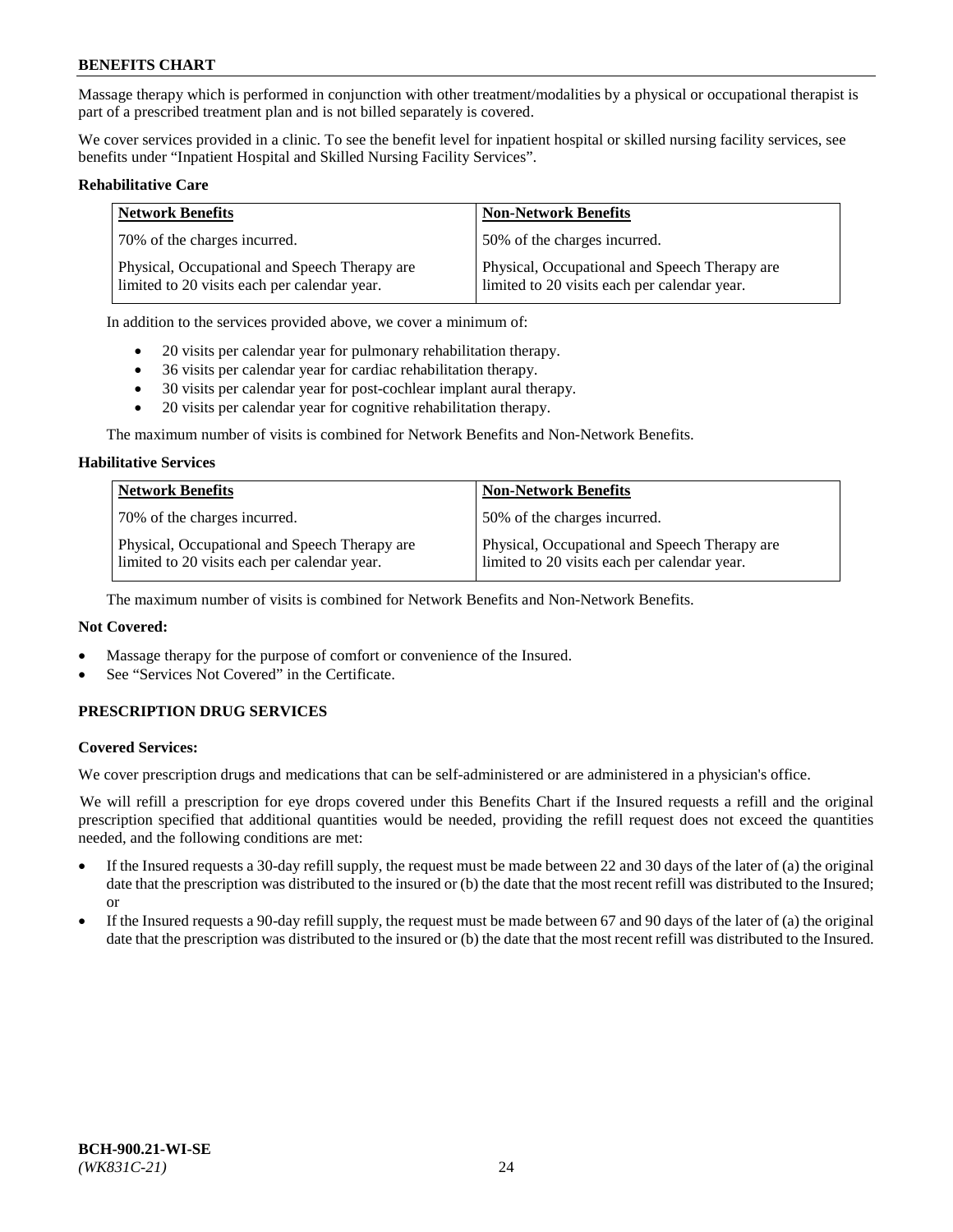# **For Network Benefits, drugs and medications must be obtained at a Network pharmacy.**

# **Outpatient Drugs (except as specified below)**

| <b>Network Benefits</b>                                                                                                                                                                                           | <b>Non-Network Benefits</b>  |
|-------------------------------------------------------------------------------------------------------------------------------------------------------------------------------------------------------------------|------------------------------|
| 100% of the charges incurred, subject to a copayment of<br>\$5 for generic low cost formulary drugs and 100% of<br>the charges incurred, subject to a copayment of \$25 for<br>generic high cost formulary drugs. | 50% of the charges incurred. |
| Brand name formulary drugs are covered at 100% of the<br>charges incurred, subject to a copayment of \$60.                                                                                                        |                              |
| In no event will your cost for a formulary insulin drug<br>exceed \$25.                                                                                                                                           |                              |
| Non-formulary drugs are covered at 100% of the<br>charges incurred, subject to a copayment of \$150.                                                                                                              |                              |
| Deductible does not apply.                                                                                                                                                                                        |                              |

**Oral chemotherapy drugs** are included on the Specialty Drug List. However, you pay the applicable outpatient drug copayment. As required by Wisconsin law, your maximum copayment will not be more than \$100 per prescription for a 31-day supply.

# **Mail Order Drugs**

| <b>Network Benefits</b>                                                                                                                                                                                                    | <b>Non-Network Benefits</b>           |
|----------------------------------------------------------------------------------------------------------------------------------------------------------------------------------------------------------------------------|---------------------------------------|
| For your convenience, you may also get up to a 93-day<br>supply of outpatient prescription drugs that can be self-<br>administered through the designated mail order service.                                              | See Network Mail Order Drugs Benefit. |
| New prescriptions to treat certain chronic conditions<br>and trial drugs will be limited to quantity limits<br>described at the end of this section. You will have to<br>pay one copayment for your initial 31-day supply. |                                       |
| Specialty Drugs are not available through the mail order<br>service.                                                                                                                                                       |                                       |

# **Tobacco Cessation Drugs are covered for all FDA approved tobacco cessation drugs**

| <b>Network Benefits</b>                                     | <b>Non-Network Benefits</b>  |
|-------------------------------------------------------------|------------------------------|
| 100% of the charges incurred.<br>Deductible does not apply. | 50% of the charges incurred. |

# **Contraceptive Drugs**

| <b>Network Benefits</b>                                                                                                                                         | <b>Non-Network Benefits</b>  |
|-----------------------------------------------------------------------------------------------------------------------------------------------------------------|------------------------------|
| 100% of the charges incurred for formulary drugs.<br>Deductible does not apply.                                                                                 | 50% of the charges incurred. |
| If a physician requests that a non-formulary<br>contraceptive drug be dispensed as written, the drug<br>will be covered at 100%, not subject to the deductible. |                              |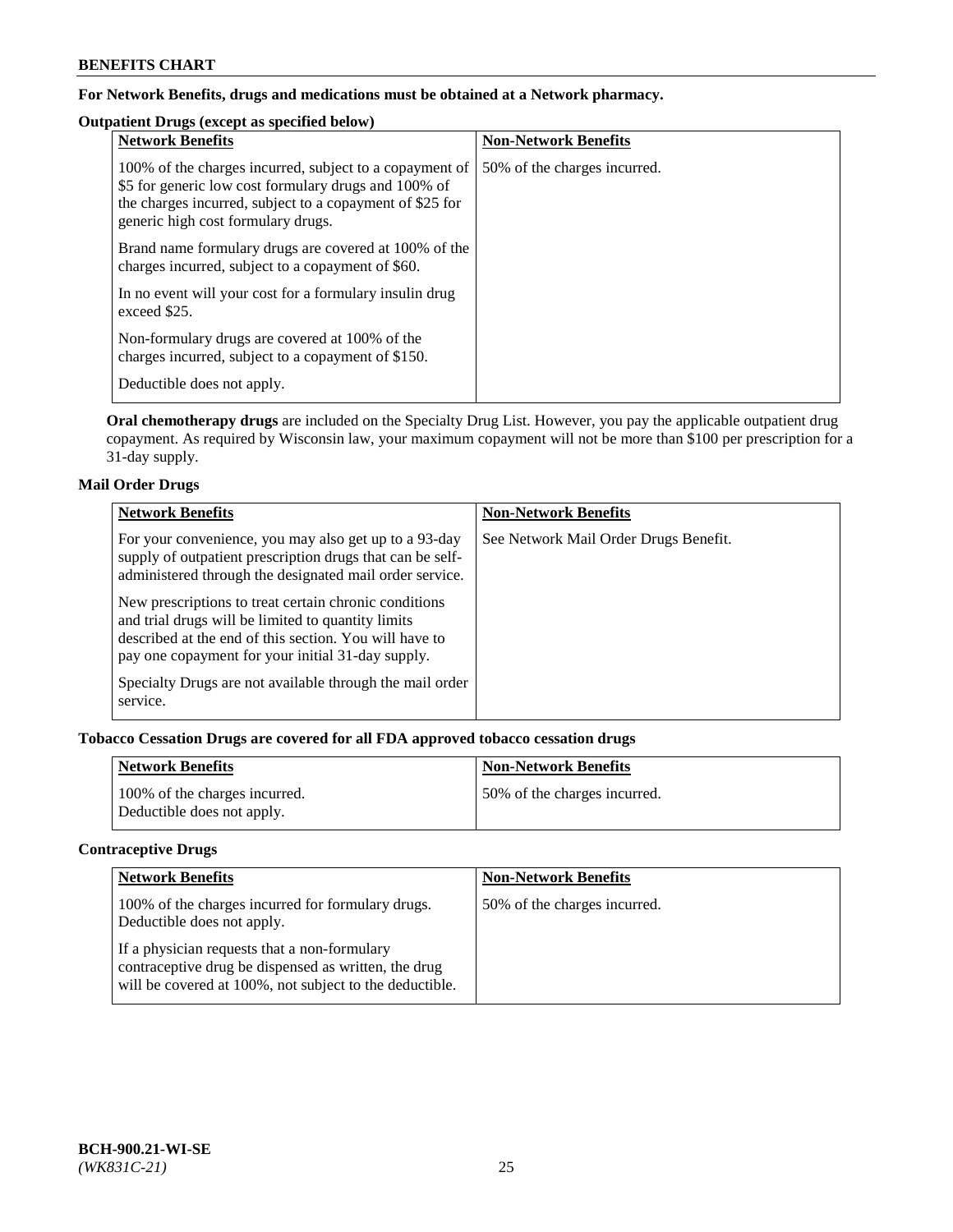# **Specialty Drugs which are Self-Administered**

| <b>Network Benefits</b>                                                                                              | <b>Non-Network Benefits</b> |
|----------------------------------------------------------------------------------------------------------------------|-----------------------------|
| 80% of the charges incurred.<br>Deductible does not apply.                                                           | No coverage.                |
| Specialty Drugs are limited to drugs on the Specialty<br>Drug List and must be obtained from a designated<br>vendor. |                             |

**Oral chemotherapy drugs** are included on the Specialty Drug List. However, you pay the applicable outpatient drug copayment. As required by Wisconsin law, your maximum copayment will not be more than \$100 per prescription for a 31-day supply.

### **Limitations:**

- Certain drugs may require prior authorization as indicated on the formulary. HealthPartners may require prior authorization for the drug and also the site where the drug will be provided. Certain drugs are subject to our utilization review process and quantity limits.
- Certain non-formulary drugs require prior authorization. In addition, certain drugs may be subject to any quantity limits applied as part of our trial program.
- If an Insured requests a brand name drug when there is a generic equivalent, the brand name drug will be covered up to the charge that would apply to the generic drug, minus any required copayment. If a physician requests that a brand name drug be dispensed as written, the drug will be paid at the non-formulary benefit.
- We may require insureds to try over-the-counter (OTC) drug alternatives before approving more costly formulary prescription drugs.
- Unless otherwise specified in the Prescription Drug Services" section, you may receive up to a 31-day supply per prescription.
- A 93-day supply will be covered and dispensed only at pharmacies that participate in our extended day supply program.
- New prescriptions to treat certain chronic conditions are limited to a 31-day supply.
- No more than a 31-day supply of specialty drugs will be covered and dispensed at a time unless it's a manufacturer supplied drug that cannot be split that supplies the member with more than a 31-day supply.
- If a copayment is required, you must pay one copayment for each 31-day supply, or portion thereof. **Not Covered:**
- Replacement of prescription drugs, medications, equipment and supplies due to loss, damage or theft.
- Nonprescription (over-the-counter) drugs or medications, including, but not limited to, vitamins, supplements, homeopathic remedies, and non-FDA approved drugs, unless listed on the formulary and prescribed by a physician or legally authorized health care provider under applicable state and federal law. This exclusion does not include over-thecounter contraceptives for women as allowed under the Affordable Care Act when the Insured obtains a prescription for the item. In addition, if the Insured obtains a prescription, this exclusion does not include aspirin to prevent cardiovascular disease for men and women of certain ages; folic acid supplements for women who may become pregnant; fluoride chemoprevention supplements for children without fluoride in their water source; and iron supplements for children age 6-12 who are at risk for anemia.
- All drugs for the treatment of sexual dysfunction.
- All drugs for the treatment of growth deficiency.
- All drugs for the treatment of infertility.
- Medical cannabis.
- Drugs on the Excluded Drug List. The Excluded Drug List includes select drugs within a therapy class that are not eligible for coverage. This includes drugs that may be excluded for certain indications. The Excluded Drug List is available at [healthpartners.com.](http://www.healthpartners.com/)
- Drugs that are newly approved by the FDA until they are reviewed and approved by HealthPartners Pharmacy and Therapeutics Committee.
- Medical devices approved by the FDA will not be covered under the Prescription Drug Services section unless they are on our formulary. Covered medical devices are generally submitted and reimbursed under your medical benefits.
- See "Services Not Covered" in the Certificate.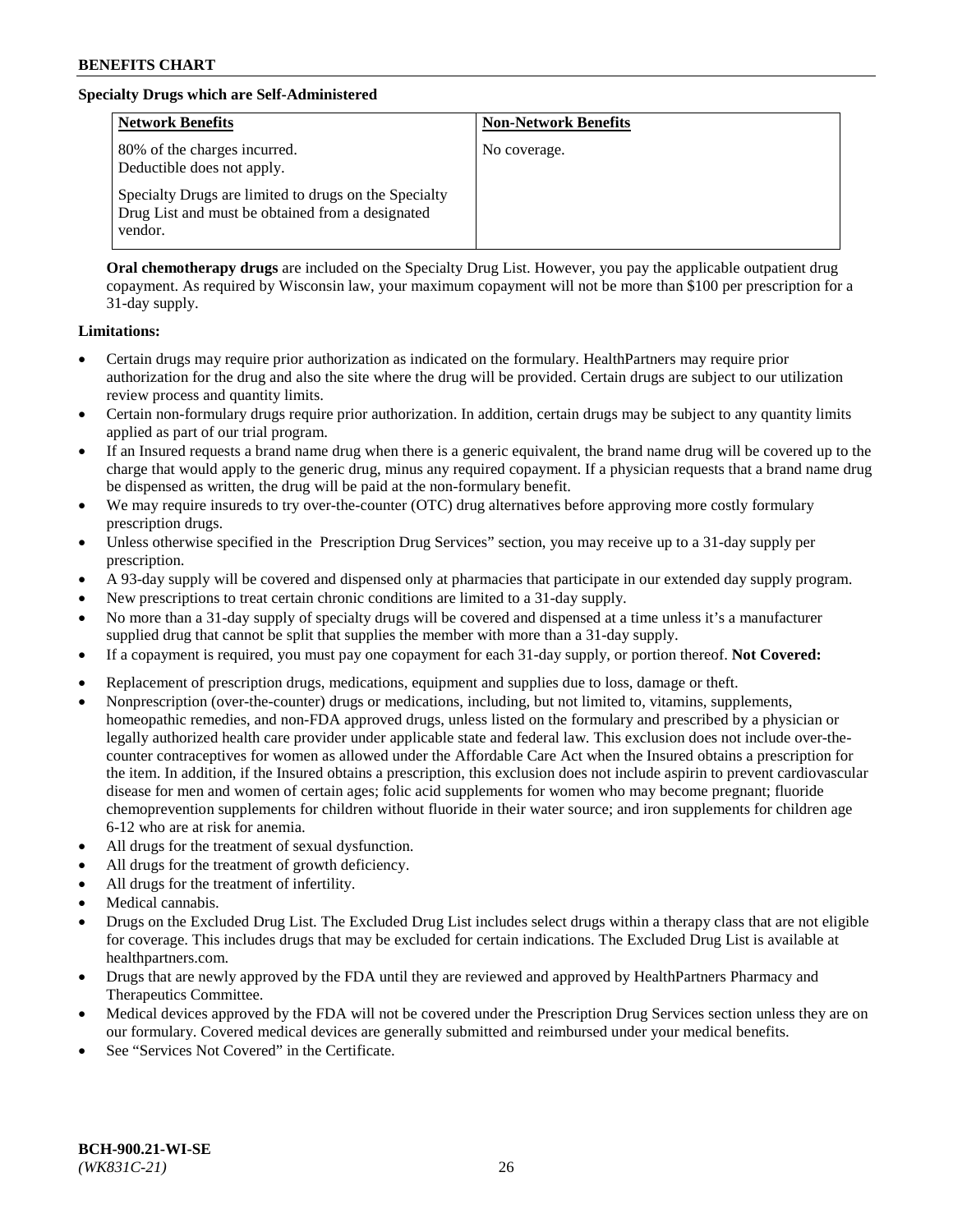# **PREVENTIVE SERVICES**

### **Applicable Definitions:**

**Routine Preventive Services** are routine health care services that include screenings, check-ups and counseling to prevent illness, disease or other health problems before symptoms occur.

**Diagnostic Services** are services to help a provider understand your symptoms, diagnose illness and decide what treatment may be needed. They may be the same services that are listed as preventive services, but they are being used as diagnostic services. Your provider will determine if these services are preventive or diagnostic. These services are not preventive if received as part of a visit to diagnose, manage or maintain an acute or chronic medical condition, illness or injury. When that occurs, unless otherwise indicated below, standard deductibles, copayments or coinsurance apply.

### **Covered Services:**

We cover preventive services that meet any of the requirements under the Affordable Care Act (ACA) shown in the bulleted items below. These preventive services are covered at 100% under the Network Benefits with no deductible, copayments or coinsurance. (If a preventive service is not required by the ACA and it is covered at a lower benefit level, it will be specified below.) Preventive benefits mandated under the ACA are subject to periodic review and modification. Changes would be effective in accordance with the federal rules. Preventive services mandated by the ACA include:

- Evidence-based items or services that have in effect a rating of A or B in the current recommendations of the United States Preventive Services Task Force with respect to the individual;
- Immunizations for routine use in children, adolescents, and adults that have in effect a recommendation from the Advisory Committee on Immunization Practices of the Centers for Disease Control and Prevention with respect to the individual;
- With respect to infants, children, and adolescents, evidence-informed preventive care and screenings provided for in comprehensive guidelines supported by the Health Resources and Services Administration; and
- With respect to women, preventive care and screenings provided for in comprehensive guidelines supported by the Health Resources and Services Administration.

Covered services are based on established medical policies, which are subject to periodic review and modification by the medical or dental directors. These medical policies (medical coverage criteria) are available by calling Member Services, or logging on to your "*my*HealthPartners" account at [healthpartners.com.](https://www.healthpartners.com/hp/index.html)

### **ACA and state mandated preventive services are covered as follows:**

**Routine Health Exams and Periodic Health Assessments.** A physician or health care provider will counsel you as to how often health assessments are needed based on age, sex and health status. This includes screening and counseling for tobacco cessation and all FDA approved tobacco cessation medications including over-the-counter drugs (as shown in the Prescription Drug Services section).

| <b>Network Benefits</b>                                     | <b>Non-Network Benefits</b>  |
|-------------------------------------------------------------|------------------------------|
| 100% of the charges incurred.<br>Deductible does not apply. | 50% of the charges incurred. |

**Child Health Supervision Services.** This includes pediatric preventive services such as newborn screenings, appropriate immunizations, developmental assessments and laboratory services appropriate to the age of the child from birth to 72 months and appropriate immunizations to age 18.

| Network Benefits                                            | <b>Non-Network Benefits</b>  |
|-------------------------------------------------------------|------------------------------|
| 100% of the charges incurred.<br>Deductible does not apply. | 50% of the charges incurred. |

#### **Routine Prenatal Care and Exams**

| Network Benefits                                            | <b>Non-Network Benefits</b>  |
|-------------------------------------------------------------|------------------------------|
| 100% of the charges incurred.<br>Deductible does not apply. | 50% of the charges incurred. |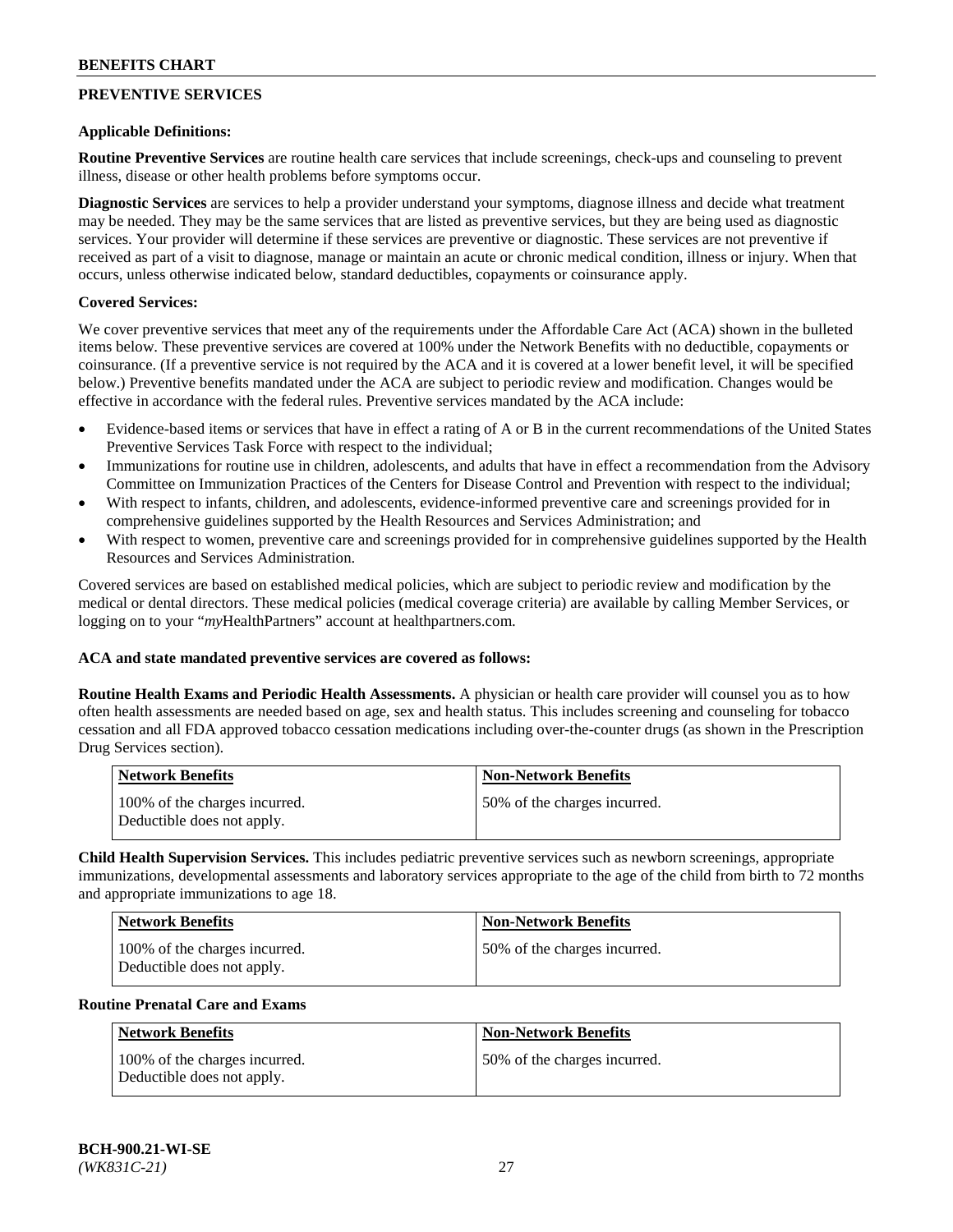**Routine Postnatal Care.** This includes health exams, assessments, education and counseling relating to the period immediately after childbirth.

| Network Benefits                                            | <b>Non-Network Benefits</b>  |
|-------------------------------------------------------------|------------------------------|
| 100% of the charges incurred.<br>Deductible does not apply. | 50% of the charges incurred. |

**Routine Screening Procedures for Cancer.** This includes colorectal screening starting at age 50 and under age 50 for people at high risk of colorectal cancer. This also includes cancer screenings recommended by the USPSTF with an A or B rating. Women's preventive health services below describe additional routine screening procedures for cancer.

| <b>Network Benefits</b>                                     | <b>Non-Network Benefits</b>  |
|-------------------------------------------------------------|------------------------------|
| 100% of the charges incurred.<br>Deductible does not apply. | 50% of the charges incurred. |

**Professional Voluntary Family Planning Services.** This includes services to prevent or delay a pregnancy, including counseling and education. Services must be provided by a licensed provider.

| Network Benefits                                            | <b>Non-Network Benefits</b>   |
|-------------------------------------------------------------|-------------------------------|
| 100% of the charges incurred.<br>Deductible does not apply. | 150% of the charges incurred. |

# **Adult Immunizations**

| Network Benefits                                            | Non-Network Benefits         |
|-------------------------------------------------------------|------------------------------|
| 100% of the charges incurred.<br>Deductible does not apply. | 50% of the charges incurred. |

**Women's Preventive Health Services.** This includes mammograms, screenings for cervical cancer (pap smears), breast pumps, human papillomavirus (HPV) testing, counseling for sexually transmitted infections, counseling and screening for human immunodeficiency virus (HIV), and all FDA approved contraceptive methods as prescribed by a doctor, sterilization procedures, education and counseling (see the Prescription Drug Services section for coverage of oral contraceptive drugs). We also provide genetic screening for BRCA if someone in your family has the gene or you have a diagnosis of cancer.

The U.S. Preventive Services Task Force (USPSTF) recommends screening mammography, with or without clinical breast examination (CBE), every 1-2 years for women aged 40 and older. For women age 50 and older, we cover an annual mammogram.

| <b>Network Benefits</b>                                     | <b>Non-Network Benefits</b>  |
|-------------------------------------------------------------|------------------------------|
| 100% of the charges incurred.<br>Deductible does not apply. | 50% of the charges incurred. |

**Obesity Screening and Management.** We cover obesity screening and counseling for all ages during a routine preventive care exam. If you are age 18 or older and have a body mass index of 30 or more, we also cover intensive obesity management to help you lose weight. Your primary care doctor can coordinate these services.

| <b>Network Benefits</b>                                     | <b>Non-Network Benefits</b>  |
|-------------------------------------------------------------|------------------------------|
| 100% of the charges incurred.<br>Deductible does not apply. | 50% of the charges incurred. |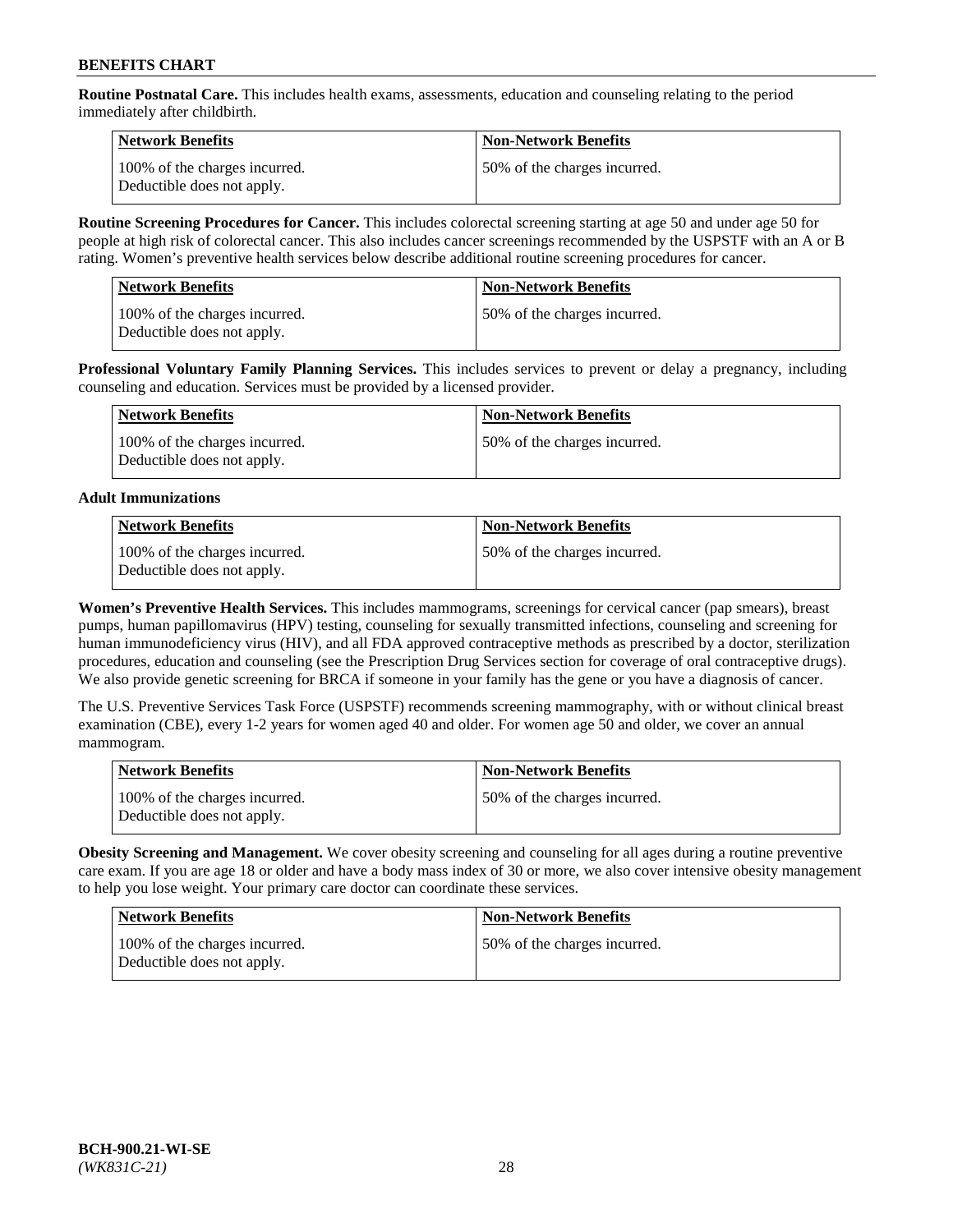**Preventive Medications.** We cover preventive medications currently recommended by USPSTF with an A or B rating if they are prescribed by your medical provider and they are listed on our formulary. Preventive medications are subject to periodic review and modification. Changes would be effective in accordance with the federal rules and reflected in our current medical coverage criteria for preventive care services.

| <b>Network Benefits</b>                                     | <b>Non-Network Benefits</b>  |
|-------------------------------------------------------------|------------------------------|
| 100% of the charges incurred.<br>Deductible does not apply. | 50% of the charges incurred. |

# **In addition to any ACA or state mandated preventive services referenced above, we cover the following eligible services:**

### **Routine Eye and Hearing Exams**

| <b>Network Benefits</b>                                     | <b>Non-Network Benefits</b>  |
|-------------------------------------------------------------|------------------------------|
| 100% of the charges incurred.<br>Deductible does not apply. | 50% of the charges incurred. |

**Ovarian Cancer Surveillance Test for Women who are at Risk.** "At risk for ovarian cancer" means (1) having a family history that includes any of the following: one or more first-degree or second-degree relatives with ovarian cancer, clusters of female relatives with breast cancer or nonpolyposis colorectal cancer; or (2) testing positive for BRCA1 or BRCA2 mutations. "Surveillance test for ovarian cancer" means annual screening using CA-125 serum tumor marker testing, transvaginal ultrasound, pelvic examination or other proven ovarian screening tests currently being evaluated by the federal Food and Drug Administration or by the National Cancer Institute.

| <b>Network Benefits</b>                               | <b>Non-Network Benefits</b>                           |
|-------------------------------------------------------|-------------------------------------------------------|
| Coverage level is same as corresponding Network       | Coverage level is same as corresponding Non-Network   |
| Benefits, depending on type of service provided, such | Benefits, depending on type of service provided, such |
| as Diagnostic Imaging Services, Laboratory Services   | as Diagnostic Imaging Services, Laboratory Services   |
| or Office Visits for Illness or Injury, or Preventive | or Office Visits for Illness or Injury, or Preventive |
| Services.                                             | Services.                                             |

#### **Limitations:**

• Services are not preventive if received as part of a visit to diagnose, manage or maintain an acute or chronic medical condition, illness or injury. When that occurs, unless otherwise indicated above, standard deductibles, copayments or coinsurance apply.

# **Not Covered:**

See "Services Not Covered" in the Certificate.

# **TRANSPLANT SERVICES**

# **Applicable Definitions:**

**Autologous.** This is when the source of cells is from the individual's own marrow or stem cells.

**Allogeneic.** This is when the source of cells is from a related or unrelated donor's marrow or stem cells.

**Allogeneic Bone Marrow Transplant.** This is when the bone marrow is harvested from the related or unrelated donor and stored. The patient undergoes treatment which includes tumor ablation with high-dose chemotherapy and/or radiation. The bone marrow is reinfused (transplanted).

**Autologous Bone Marrow Transplant.** This is when the bone marrow is harvested from the individual and stored. The patient undergoes treatment which includes tumor ablation with high-dose chemotherapy and/or radiation. The bone marrow is reinfused (transplanted).

**Autologous/Allogeneic Stem Cell Support.** This is a treatment process that includes stem cell harvest from either bone marrow or peripheral blood, tumor ablation with high-dose chemotherapy and/or radiation, stem cell reinfusion, and related care. Autologous/allogeneic bone marrow transplantation and high dose chemotherapy with peripheral stem cell rescue/support are considered to be autologous/allogeneic stem cell support.

**BCH-900.21-WI-SE**  *(WK831C-21)* 29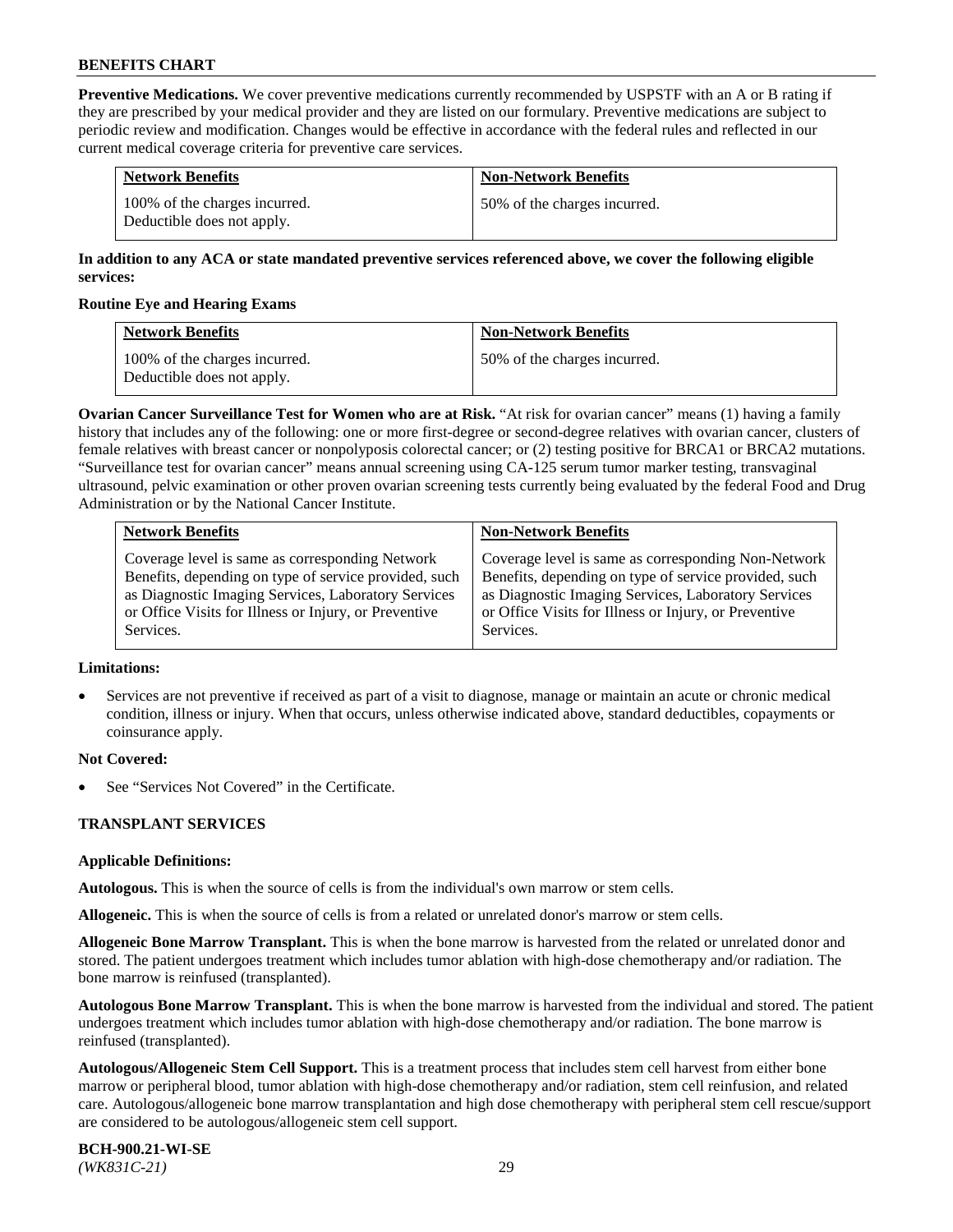**Designated Transplant Center.** This is any health care provider, group or association of health care providers designated by us to provide services, supplies or drugs for specified transplants for our Insureds.

**Transplant Services.** This is transplantation (including retransplants) of the human organs or tissue listed below, including all related post-surgical treatment, follow-up care and drugs and multiple transplants for a related cause. Transplant services do not include other organ or tissue transplants or surgical implantation of mechanical devices functioning as a human organ, except surgical implantation of an FDA approved Ventricular Assist Device (VAD) or total artificial heart, functioning as a temporary bridge to heart transplantation.

Prior authorization is required prior to consultation to support coordination of care and benefits.

# **Covered Services:**

We cover eligible transplant services (as defined above) while you are covered under the Certificate. Transplants that will be considered for coverage are limited to the following:

- Kidney transplants for end-stage disease.
- Cornea transplants for end-stage disease.
- Heart transplants for end-stage disease.
- Lung transplants or heart/lung transplants for: (1) primary pulmonary hypertension; (2) Eisenmenger's syndrome; (3) endstage pulmonary fibrosis; (4) alpha 1 antitrypsin disease; (5) cystic fibrosis; and (6) emphysema.
- Liver transplants for: (1) biliary atresia in children; (2) primary biliary cirrhosis; (3) post-acute viral infection (including hepatitis A, hepatitis B antigen e negative and hepatitis C) causing acute atrophy or post-necrotic cirrhosis; (4) primary sclerosing cholangitis; (5) alcoholic cirrhosis; and (6) hepatocellular carcinoma.
- Allogeneic bone marrow transplants or peripheral stem cell support associated with high dose chemotherapy for: (1) acute myelogenous leukemia; (2) acute lymphocytic leukemia; (3) chronic myelogenous leukemia; (4) severe combined immunodeficiency disease; (5) Wiskott-Aldrich syndrome; (6) aplastic anemia; (7) sickle cell anemia; (8) non-relapsed or relapsed non-Hodgkin's lymphoma; (9) multiple myeloma; and (10) testicular cancer.
- Autologous bone marrow transplants or peripheral stem cell support associated with high-dose chemotherapy for: (1) acute leukemias; (2) non-Hodgkin's lymphoma; (3) Hodgkin's disease; (4) Burkitt's lymphoma; (5) neuroblastoma; (6) multiple myeloma; (7) chronic myelogenous leukemia; and (8) non-relapsed non-Hodgkin's lymphoma.
- Pancreas transplants for simultaneous pancreas-kidney transplants for diabetes, pancreas after kidney, living related segmental simultaneous pancreas kidney transplantation and pancreas transplant alone.

To receive Network Benefits, charges for transplant services must be incurred at a Designated Transplant Center.

The transplant-related treatment provided, including expenses incurred for directly related donor services, shall be subject to and in accordance with the provisions, limitations, maximums and other terms of the Certificate.

Medical and hospital expenses of the donor are covered only when the recipient is an Insured and the transplant and directly related donor expenses have been prior authorized for coverage. Treatment of medical complications that may occur to the donor are not covered. Donors are not considered Insureds, and are therefore not eligible for the rights afforded to Insureds under the Certificate.

The list of eligible transplant services and coverage determinations are based on established medical policies, which are subject to periodic review and modification by the medical director.

| <b>Network Benefits</b>                          | <b>Non-Network Benefits</b>                            |
|--------------------------------------------------|--------------------------------------------------------|
| See Network Inpatient Hospital Services Benefit. | I See Non-Network Inpatient Hospital Services Benefit. |

**Kidney disease treatment.** We cover services for kidney disease treatment, including dialysis, transplantation and donor related services. Donor related expenses are covered as described above.

| <b>Network Benefits</b>                                                                                  | <b>Non-Network Benefits</b>                                                                                  |
|----------------------------------------------------------------------------------------------------------|--------------------------------------------------------------------------------------------------------------|
| Coverage level is same as corresponding Network<br>Benefits, depending on type of service provided, such | Coverage level is same as corresponding Non-Network<br>Benefits, depending on type of service provided, such |
| as Office Visits for Illness or Injury, Inpatient or<br><b>Outpatient Hospital Services.</b>             | as Office Visits for Illness or Injury, Inpatient or<br><b>Outpatient Hospital Services.</b>                 |
|                                                                                                          |                                                                                                              |